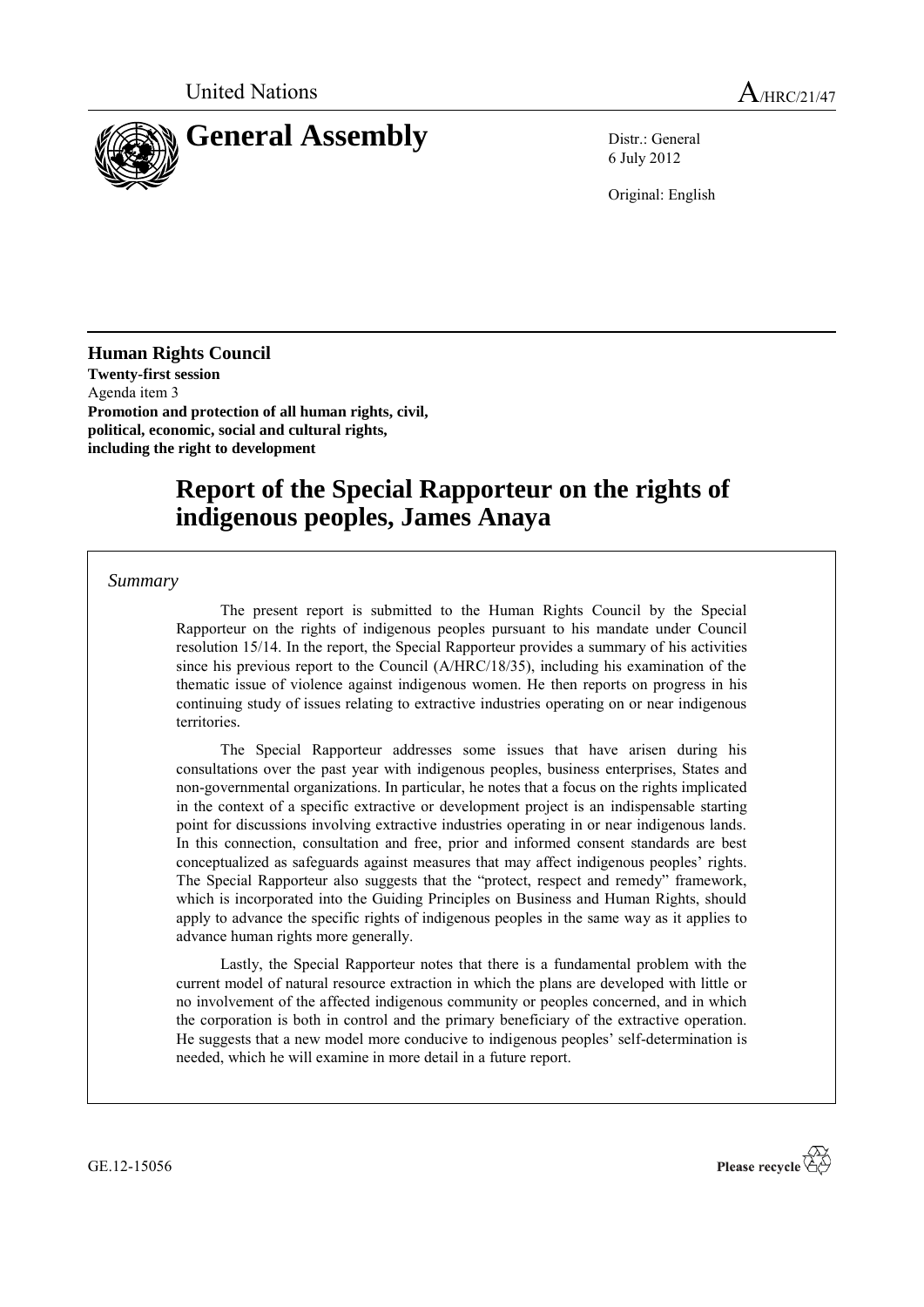# Contents

| Paragraphs | Page |
|------------|------|
|------------|------|

| L           |                                                                                 |                                                                              | $1 - 2$   | 3              |
|-------------|---------------------------------------------------------------------------------|------------------------------------------------------------------------------|-----------|----------------|
| $\Pi$ .     |                                                                                 |                                                                              | $3 - 20$  | 3              |
|             | $A_{\cdot}$                                                                     |                                                                              | $3-6$     | 3              |
|             | $\mathbf{B}$ .                                                                  |                                                                              | $7 - 20$  | $\overline{4}$ |
| Ш.          |                                                                                 |                                                                              | $21 - 33$ | 7              |
|             | A.                                                                              | International standards relevant to combating violence against indigenous    | $23 - 25$ | 7              |
|             | B.                                                                              | Holistic approach to combating violence against indigenous women             | $26 - 28$ | 8              |
|             | $C_{\cdot}$                                                                     | Essential element of the holistic approach: advancing indigenous peoples'    | $29 - 33$ | 8              |
| $IV_{-}$    | Report on progress in the study of the rights of indigenous peoples in relation |                                                                              | $34 - 76$ | 10             |
|             | А.                                                                              |                                                                              | $35 - 41$ | 10             |
|             | <b>B.</b>                                                                       |                                                                              | $42 - 44$ | 11             |
|             | $C_{\cdot}$                                                                     | Observations relevant to contributing to shared understanding about relevant | $45 - 76$ | 12             |
| $V_{\perp}$ |                                                                                 |                                                                              | $77 - 87$ | 19             |
|             | $\mathsf{A}$ .                                                                  |                                                                              | 77        | 19             |
|             | B.                                                                              |                                                                              | 78        | 19             |
|             | $\mathcal{C}$                                                                   |                                                                              | 79–87     | 19             |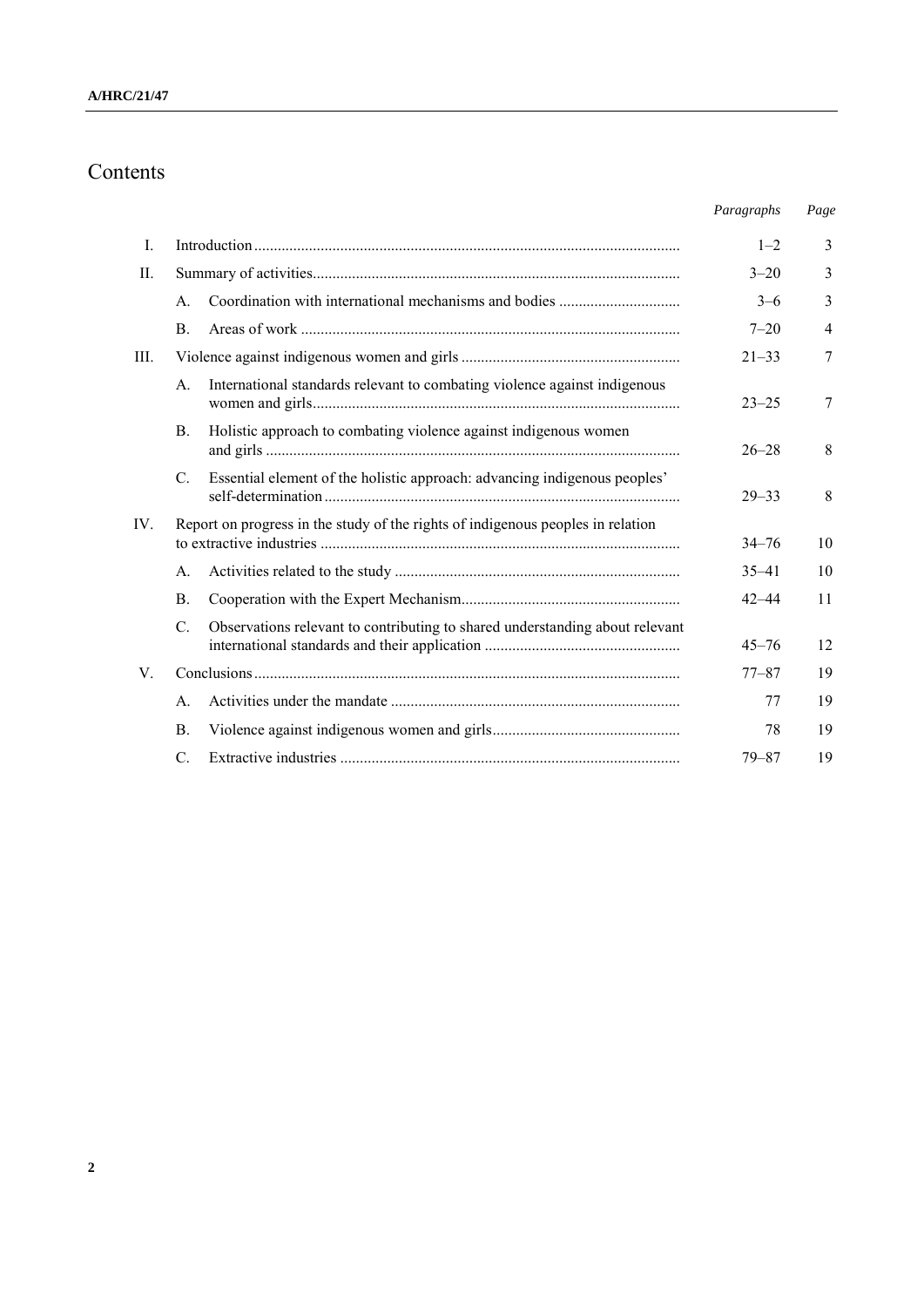# **I. Introduction**

1. The present report is submitted to the Human Rights Council by the Special Rapporteur on the rights of indigenous peoples pursuant to his mandate under Council resolution 15/14. In the report, the Special Rapporteur provides a summary of his activities since his previous report to the Council (A/HRC/18/35), including his examination of the issue of violence against indigenous women and girls. He then gives a report on progress in his continuing study of issues relating to extractive industries operating on or near indigenous territories.

2. The Special Rapporteur acknowledges with gratitude the assistance provided by the Office of the United Nations High Commissioner for Human Rights and the Support Project for the Special Rapporteur on Indigenous Peoples at the University of Arizona College of Law. Such assistance was indispensable in the preparation of the present report and its addenda, and in carrying out his work. He also expresses thanks to the many indigenous peoples, States, United Nations bodies and agencies and non-governmental organizations that cooperated with him over the past year in the implementation of his mandate.

# **II. Summary of activities**

## **A. Coordination with international mechanisms and bodies**

3. In accordance with his mandate from the Human Rights Council to develop a regular cooperative dialogue with all relevant actors, the Special Rapporteur has continued to coordinate work with the Permanent Forum on Indigenous Issues and the Expert Mechanism on the Rights of Indigenous Peoples, the two other United Nations bodies with specific mandates focusing on indigenous peoples, and with other United Nations institutions.

4. An especially important part of the Special Rapporteur's coordination with the Permanent Forum and Expert Mechanism is the practice of holding parallel meetings with indigenous peoples and organizations during the regular sessions of those bodies. At the recent sessions of the Permanent Forum and Expert Mechanism, the Special Rapporteur held individual meetings with some 40 indigenous groups, who presented information on specific cases of concern. Face-to-face meetings afford an opportunity to discuss issues directly with affected groups, bearing in mind the many cases involving threats to the rights of indigenous peoples around the world and the limited time and resources available to the Special Rapporteur to travel to all places of interest.

5. The Special Rapporteur also continues to participate in the annual sessions of the Permanent Forum and Expert Mechanism. During the eleventh session of the Permanent Forum, in May 2012, the Special Rapporteur spoke on the special theme for the year: "The Doctrine of Discovery: its enduring impact on indigenous peoples and the right to redress for past conquests (articles 28 and 37 of the United Nations Declaration on the Rights of Indigenous Peoples)". In his statement, he noted that it was clear that the colonial-era doctrine of discovery, when coupled with related doctrines of conquest and European racial superiority, was a driving force for atrocities committed against indigenous peoples on a global scale, with the consequences continuing to be felt. He said that the international community, especially through the United Nations system, had expressed strong rejection of the legal doctrines and social attitudes that perpetuated discrimination and disregard for indigenous peoples and their rights, and many developments over the past several decades,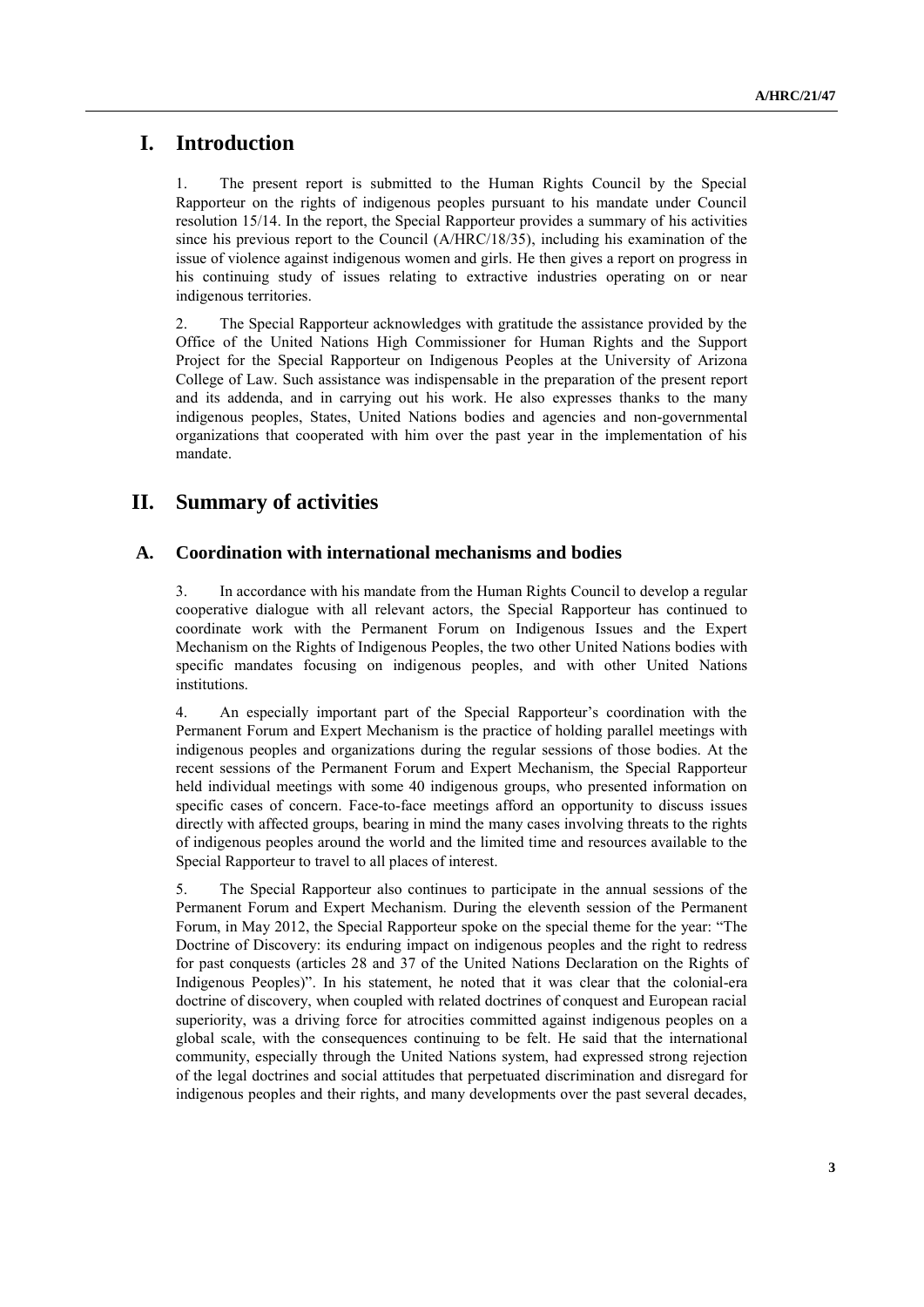especially the adoption of the United Nations Declaration on the Rights of Indigenous Peoples, represented that rejection.

6. In addition to making statements at the sessions of the Permanent Forum and Expert Mechanism, the Special Rapporteur contributed to those bodies' analysis of thematic issues. In January 2012, he provided comments during an international expert group meeting on combating violence against indigenous women and girls, which was organized by the Permanent Forum and held in New York. He opened the three-day meeting with a presentation in which he emphasized the need for a holistic approach to protecting and respecting the human rights of indigenous women and girls in effectively combating violence against them. The views expressed in that statement are discussed in further detail in part III, below. In addition, he discussed with members of the Expert Mechanism work on the issue of extractive industries, a thematic issue to which he is devoting attention and that the Expert Mechanism also examined over the past year. Further details can be found in part IV, below.

## **B. Areas of work**

7. The Special Rapporteur would like to bring to the attention of the Human Rights Council other activities that he carried out over the past year in fulfilment of his mandate. These activities fall within four areas of work: promoting good practices; country reports; responding to cases of alleged human rights violations; and thematic studies.

#### **1. Promotion of good practices**

8. The Special Rapporteur continued to join efforts to strengthen the protection of the rights of indigenous peoples at both the international and national levels. A significant aspect of his thematic work on the issue of extractive industries is aimed at promoting good practices by States and business enterprises, and he held numerous meetings in this context, as described in part IV, below.

9. In January 2012, the Special Rapporteur, together with members of the Expert Mechanism and the Permanent Forum, participated in a two-day brainstorming session on the high-level plenary meeting of the General Assembly to be known as the World Conference on Indigenous Peoples and held in 2014. During the session, which took place in Copenhagen, they discussed substantive issues and issues relating to the participation of indigenous peoples in the World Conference. In his opening remarks, the Special Rapporteur noted that the World Conference provided an opportunity, first, for contributing to the development of measures for the direct participation of indigenous peoples in United Nations meetings; second, for advancing greater and more concerted efforts within the United Nations system to promote the rights of indigenous peoples; third, for promoting action at the national and local levels to secure the realization of indigenous peoples' rights; and fourth, for celebrating indigenous peoples and their contributions worldwide.

10. In addition, the Special Rapporteur visited Peru and Brazil in March and April 2012, respectively. He participated in discussions with indigenous leaders and Government officials around the development of mechanisms for consultations with indigenous peoples and to attempt to clarify the practical dimensions of the principle of free, prior and informed consent. In Peru, his involvement took place in the context of discussions around a new regulation to supplement an existing law on consultation with indigenous peoples. In Brazil, he participated in a conference convened by the Government to launch discussions with indigenous leaders towards the development of a new consultation law or regulation. In his statements, he stressed that there was a need for greater measures to ensure that indigenous peoples were able to set their own priorities for development. He referred in particular to procedures to consult indigenous peoples about legislative and administrative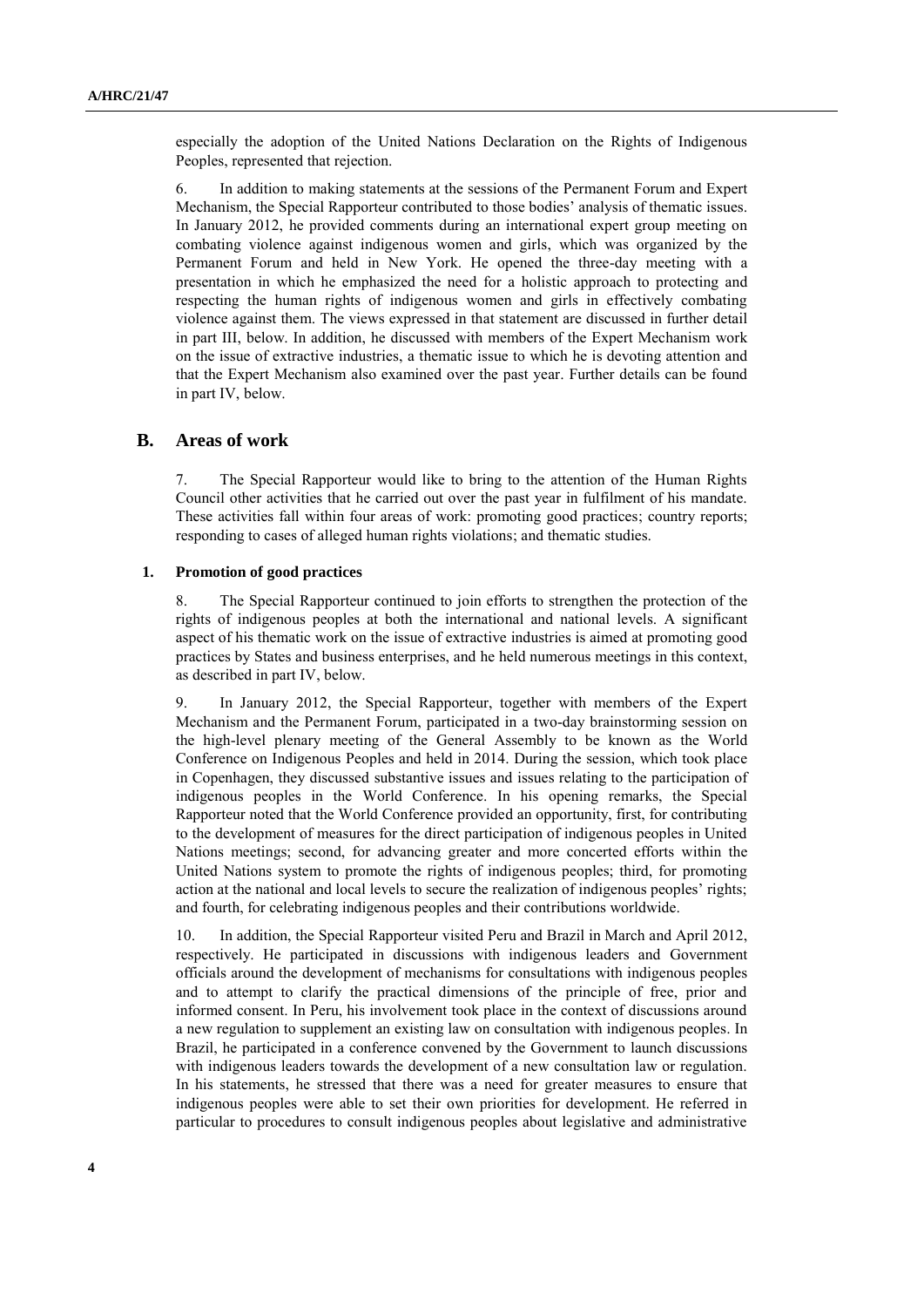decisions affecting them, especially regarding proposed activities by extractive industries. Such procedures, he stressed, should involve genuine dialogue in which indigenous peoples' own development priorities were at the forefront.

11. In addition, in October 2011, the Special Rapporteur and members of the Permanent Forum and Expert Mechanism participated in a meeting at the headquarters of the United Nations Educational, Scientific and Cultural Organization (UNESCO), in Paris, at which the organization launched its work to develop a policy on indigenous peoples. In a statement, the Special Rapporteur emphasized that UNESCO programming, just as that of other United Nations agencies that touched upon indigenous peoples' interests, must at a minimum be consistent with the international standards that had developed in that regard, as well as with relevant national laws and policies. Ideally, however, UNESCO programming would do more than avoid harm to indigenous peoples but would actively support their rights, as it already had in numerous instances and through numerous programmes. He expressed the belief that a UNESCO policy could assist greatly in supporting the rights of indigenous peoples in three main ways: first, by assisting UNESCO to reflect on the effects of its existing programming on indigenous peoples, as part of an evaluative process; second, by assisting UNESCO in its strategic planning for programmes affecting indigenous peoples, incorporating the objective of protecting the rights of indigenous peoples into programmatic work; and third, by providing UNESCO with practical orientation for consultation with indigenous peoples, in relation to UNESCO programmes and activities.

12. During his time in Paris, the Special Rapporteur also met representatives of UNESCO programmes relevant to indigenous peoples, including representatives of the World Heritage Centre and of the Intangible Cultural Heritage Section of the Division for Cultural Expressions and Heritage. He brought to the attention of UNESCO information that he had received in relation to the impacts on indigenous peoples of specific World Heritage sites.

13. Since then, the Special Rapporteur has continued to look into the issue in the context of his visits to countries and his examination of specific cases. For example, during his visit to Argentina in November and December 2012, he was informed of problems associated with the Quebrada de Humahuaca World Heritage Site. In his statement following the visit, he voiced concern about the information received that indigenous peoples living around the site were not involved in the process of its declaration as a World Heritage site, were not participating in the management of the site and felt limited in their abilities to maintain their traditional and subsistence activities within the site. It is worth noting, however, that the Special Rapporteur has also heard about positive examples in this regard, including the recent declaration of the Laponian area in northern Sweden as a World Heritage site, which the Sami people actively supported. The Special Rapporteur also notes as a good practice the designation of Taos Pueblo in New Mexico, United States of America, as a World Heritage site, which was proposed by the Taos people themselves. The Special Rapporteur will continue to look at the issue of World Heritage site designations affecting indigenous peoples with the hope of encouraging further good practices in this regard.

14. In addition, the Special Rapporteur has been collaborating with the United Nations Development Programme to produce a resource guide on indigenous peoples' rights for its staff and other development practitioners working on indigenous issues.

#### **2. Cases of allegations of human rights violations**

15. The Special Rapporteur receives many allegations of violations of the rights of indigenous peoples in specific situations and often responds by communicating his concerns about the allegations to the relevant Governments. In some cases, he has conducted on-site visits to examine the situations and issued reports with observations and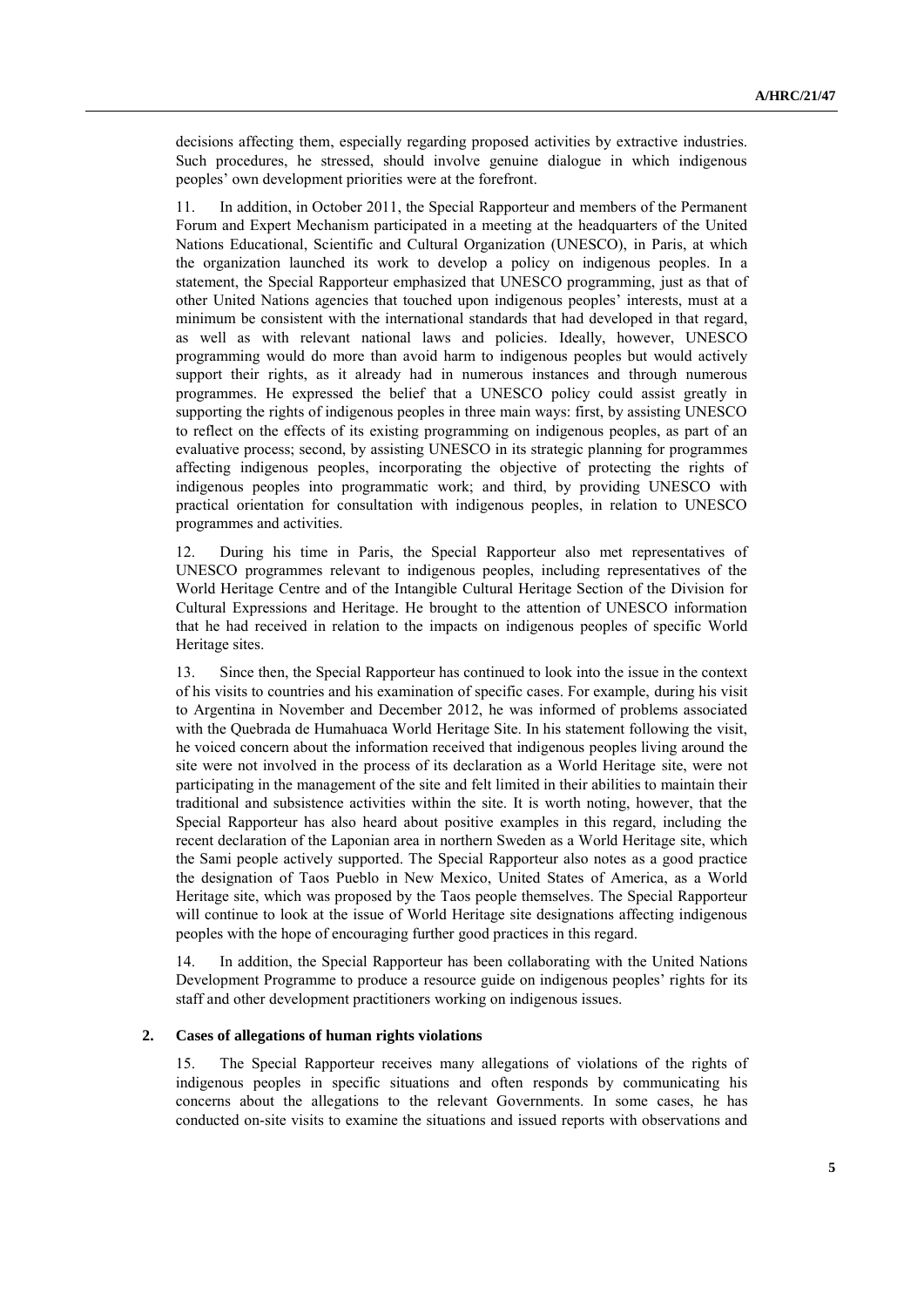recommendations. In March 2012, he travelled to Costa Rica and met indigenous leaders and Government officials to follow up on his 2011 visit to examine the situation of indigenous communities that could be affected by a hydroelectric project and on his report on that situation (A/HRC/18/35/Add.8).

16. In connection with the examination of specific cases, the communications reports of special procedures contains the full texts of letters sent to and replies received from Governments concerning cases of alleged violations of the human rights of indigenous peoples (A/HRC/19/44 and A/HRC/20/30). Over the past year, the Special Rapporteur sent communications on cases in Australia, Bangladesh, Bolivia (Plurinational State of), Brazil, Canada, Chile, China, Costa Rica, Ethiopia, Finland, France, Guatemala, Indonesia, Israel, Malaysia, Mexico, Panama, Peru, Philippines, Thailand and the United States. Some of those communications were sent jointly with other special procedures mandate holders. The Special Rapporteur is grateful for the numerous responses to these letters that he has received from Governments and hopes that outstanding replies are forthcoming.

17. The Special Rapporteur has sought to follow up on the numerous communications, in many cases issuing detailed observations with recommendations on those situations. Those observations are included as follow-up letters in the communications reports of special procedures. He is pleased to report to the Human Rights Council that, in almost all the situations about which he has written observations, the Governments involved have responded substantively, allowing for an important dialogue on the subjects. The issues touched upon by the Special Rapporteur in his observations include extractive and development projects involving natural resources taking place in indigenous peoples' territories, including mining and hydroelectric projects; threats to indigenous peoples' sacred places or areas of cultural significance owing to competing interests on those same lands; removals of indigenous peoples from their traditional lands and territories; and the development of national laws and policies that might result in negative impacts on the lives of indigenous peoples.

18. The Special Rapporteur has also on occasion issued media or other public statements regarding situations of immediate concern in some countries. Since his previous report to the Council, he has issued public statements concerning protests by indigenous peoples against a proposed road construction project through the Isiboro-Sécure National Park and Indigenous Territory in the Plurinational State of Bolivia; proposals made by members of the parliament of Norway to repeal key laws and policies on the rights of Sami people; the socioeconomic conditions faced by members of the Attawapiskat First Nation in Canada; and, in a joint statement with the Special Rapporteur on the right to food, the impacts on the rights of indigenous peoples of large-scale agro-industrial development projects in South-East Asia.

#### **3. Country assessments**

19. Since beginning his mandate, the Special Rapporteur has issued reports on the human rights situation of indigenous peoples in specific countries, following visits to those countries. Those reports have included conclusions and recommendations aimed at strengthening good practices, identifying areas of concern and improving the human rights conditions of indigenous peoples in the countries visited. The country assessments set out as addenda to the present report are on the situations of indigenous peoples in Argentina and in the United States. In August 2012, the Special Rapporteur will visit El Salvador and subsequently will issue a report on the situation of indigenous peoples in that country. In addition, the Special Rapporteur is in the initial stages of planning future visits to Namibia and Panama, and he is grateful to the Governments of those countries for their positive responses to his requests to undertake those visits. He hopes that his outstanding requests for visits to other countries will also be considered favourably.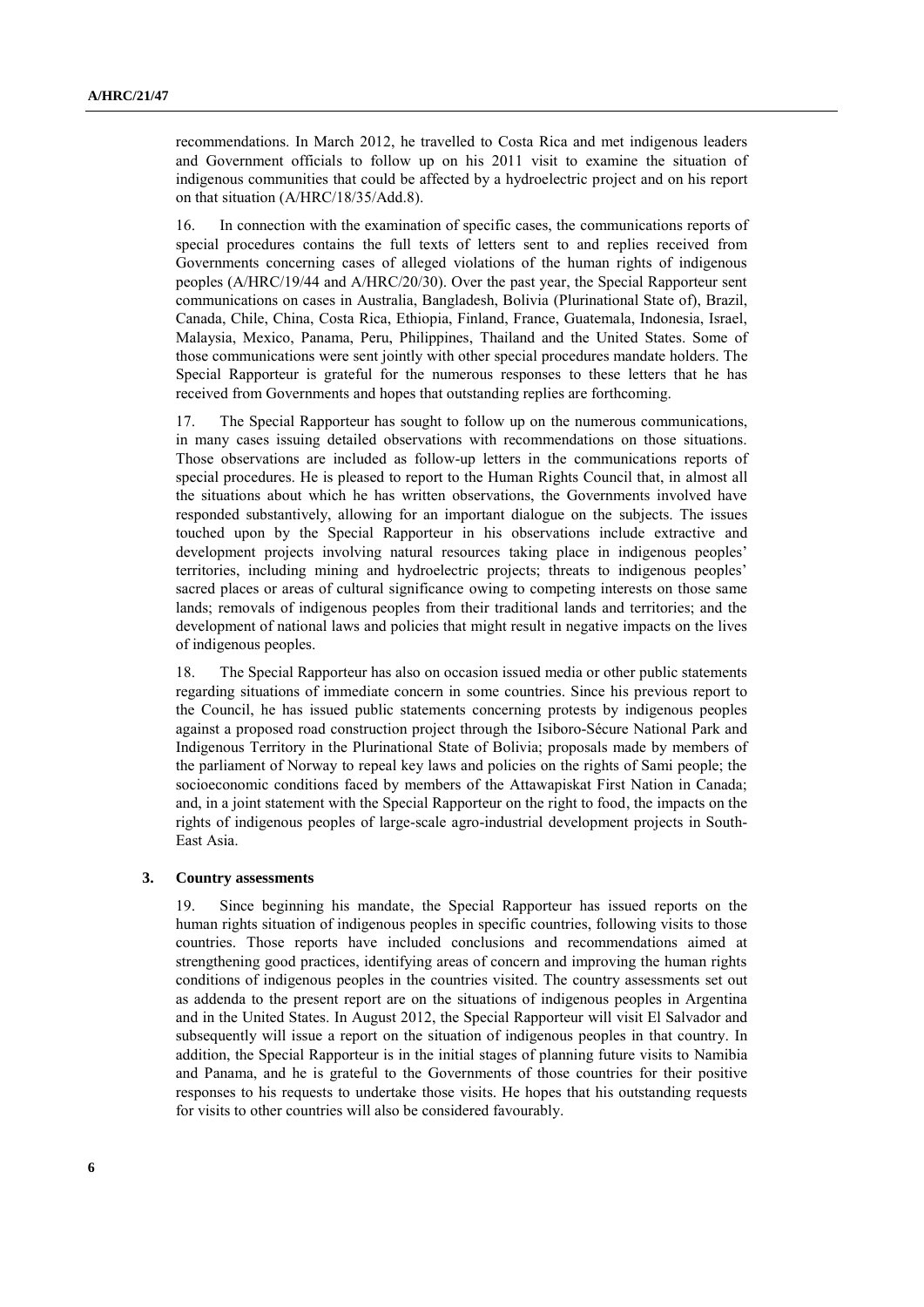#### **4. Thematic issues**

20. The Special Rapporteur has continued to examine recurring issues of interest and concern to indigenous peoples worldwide, most notably the issue of extractive industries affecting indigenous peoples. He reports on his progress in this regard in part IV, below. Another issue that has been addressed by the Special Rapporteur over the past 12 months is that of violence against indigenous women and girls, which he discusses in part III, below.

# **III. Violence against indigenous women and girls**

21. The issue of violence against indigenous women and girls has arisen in the context of the Special Rapporteur's country visits, in particular to the United States, and in his examination of specific cases. It was also the subject of the expert seminar convened by Permanent Forum on Indigenous Issues referred to above, in which the Special Rapporteur participated (see para. 6). The expert seminar took as its point of departure article 22 of the United Nations Declaration on the Rights of Indigenous Peoples, under which States are to "take measures, in conjunction with indigenous peoples, to ensure that indigenous women and children enjoy the full protection and guarantees against all forms of violence and discrimination".

22. Part of the mandate given to the Special Rapporteur by the Human Rights Council under its resolution 15/14 is to pay special attention to the human rights and fundamental freedoms of indigenous children and women, and to take into account a gender perspective. Accordingly, the Special Rapporteur wishes to draw attention to the views that he expressed at the expert seminar, which are provided in the following paragraphs. These comments are not intended to be comprehensive.

# **A. International standards relevant to combating violence against indigenous women and girls**

23. Throughout his work, the Special Rapporteur has heard compelling stories of suffering of indigenous women and girls caused by violence, and inspiring stories of perseverance and of steps to overcome that suffering.

24. Within the international human rights system there exists today a broad constellation of human rights standards relevant to combating violence against women. As women, indigenous women are guaranteed the rights enshrined in numerous international human rights instruments that specifically address women as such, most notably the Convention on the Elimination of All Forms of Discrimination against Women; the Platform for Action adopted at the Fourth World Conference on Women; and, at the regional level, the Inter-American Convention on the Prevention, Punishment and Eradication of Violence Against Women. Furthermore, as indigenous people, indigenous women are guaranteed enjoyment of the rights enshrined, most notably, in the United Nations Declaration on the Rights of Indigenous Peoples. Although not a treaty, the Declaration represents an authoritative common understanding, at the global level, of the minimum content of the rights of indigenous peoples, upon a foundation of various sources of international human rights law.

25. The existence and general content of these two rights regimes – women's rights and indigenous peoples' rights – is relatively well understood within many platforms of discussion, especially within the international human rights system. A question that necessarily comes to the forefront in this context, however, is how, exactly, the human rights guaranteed to indigenous women because of their status as women, and those guaranteed because of their status as indigenous, relate to or interact with one another.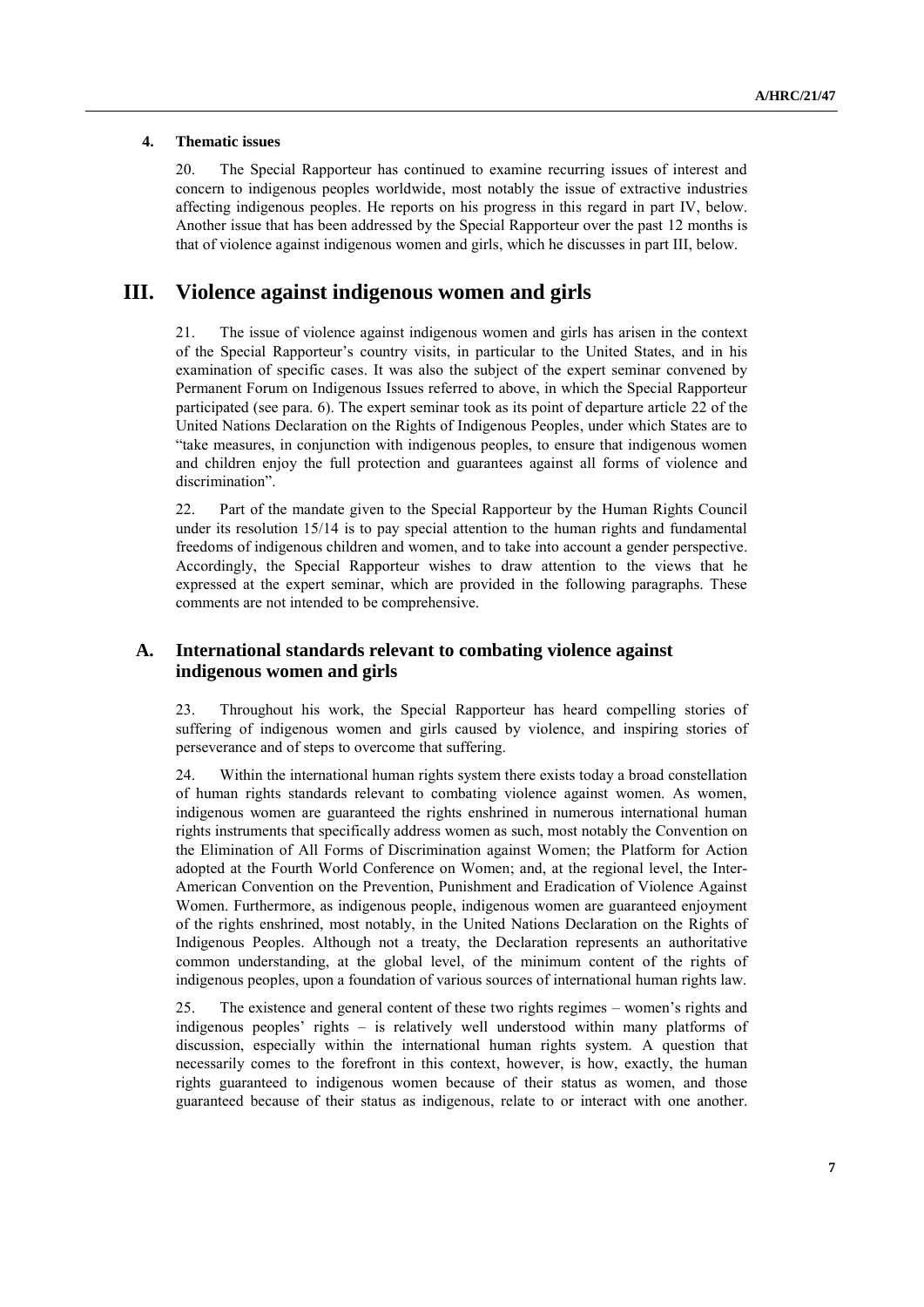Linked to this is the question of the ways in which international human rights standards do or should protect indigenous women differently from non-indigenous women.

# **B. Holistic approach to combating violence against indigenous women and girls**

26. A point of departure in answering these questions can be found in the approach articulated by the Special Rapporteur on violence against women, its causes and consequences, Rashida Manjoo, in her report to the General Assembly in 2011 (A/66/215). Albeit referring to violence against women in general terms, she emphasized that combating violence against women required a holistic approach, i.e. one that involved treating rights as universal, interdependent and indivisible; situating violence on a continuum that spanned interpersonal and structural violence; accounting for both individual and structural discrimination, including structural and institutional inequalities; and analysing social and/or economic hierarchies among women, and between women and men.

27. In a similar vein, combating violence against women and girls in the indigenous context must be achieved holistically; it cannot be addressed in isolation from the range of rights recognized for indigenous peoples in general. In this regard, violence against indigenous women and girls, which is distressingly all too common across the globe, cannot be seen as separate from the history of discrimination and marginalization that has been suffered invariably by indigenous peoples. This history manifests itself in continued troubling structural factors, such as conditions of poverty, lack of access to land and resources or other means of subsistence, or poor access to education and health services, which are all factors that bear on indigenous peoples with particular consequences for indigenous women. The history of discrimination against indigenous peoples has also resulted in the deterioration of indigenous social structures and cultural traditions, and in the undermining or breakdown of indigenous governance and judicial systems, impairing in many cases the ability of indigenous peoples to respond effectively to problems of violence against women and girls within their communities.

28. Combating violence against indigenous women and girls therefore requires remedying the structural legacies of colonialism and discrimination that indigenous peoples have faced. This includes advancing the range of rights guaranteed for indigenous peoples, most prominently those enshrined in the United Nations Declaration on the Rights of Indigenous Peoples. The Special Rapporteur observes that the standards affirmed in the Declaration share an essentially remedial character, seeking to redress the systemic obstacles and discrimination that indigenous peoples have faced in their enjoyment of basic human rights. From this perspective, it is important to note that the Declaration does not seek to bestow indigenous peoples with a set of special or new human rights, but rather provides a contextualized elaboration of general human rights principles and rights as they relate to the specific historical, cultural and social circumstances of indigenous peoples, including the situation of indigenous women and girls.

# **C. Essential element of the holistic approach: advancing indigenous peoples' self-determination**

29. A holistic approach to combating violence against women and girls therefore should include, in accordance with the United Nations Declaration on the Rights of Indigenous Peoples, advancing indigenous peoples' autonomy and self-governance (articles 5 and 18); strengthening indigenous peoples' traditional justice systems (articles 34 and 35); increasing indigenous peoples' access to justice (article 40); and improving indigenous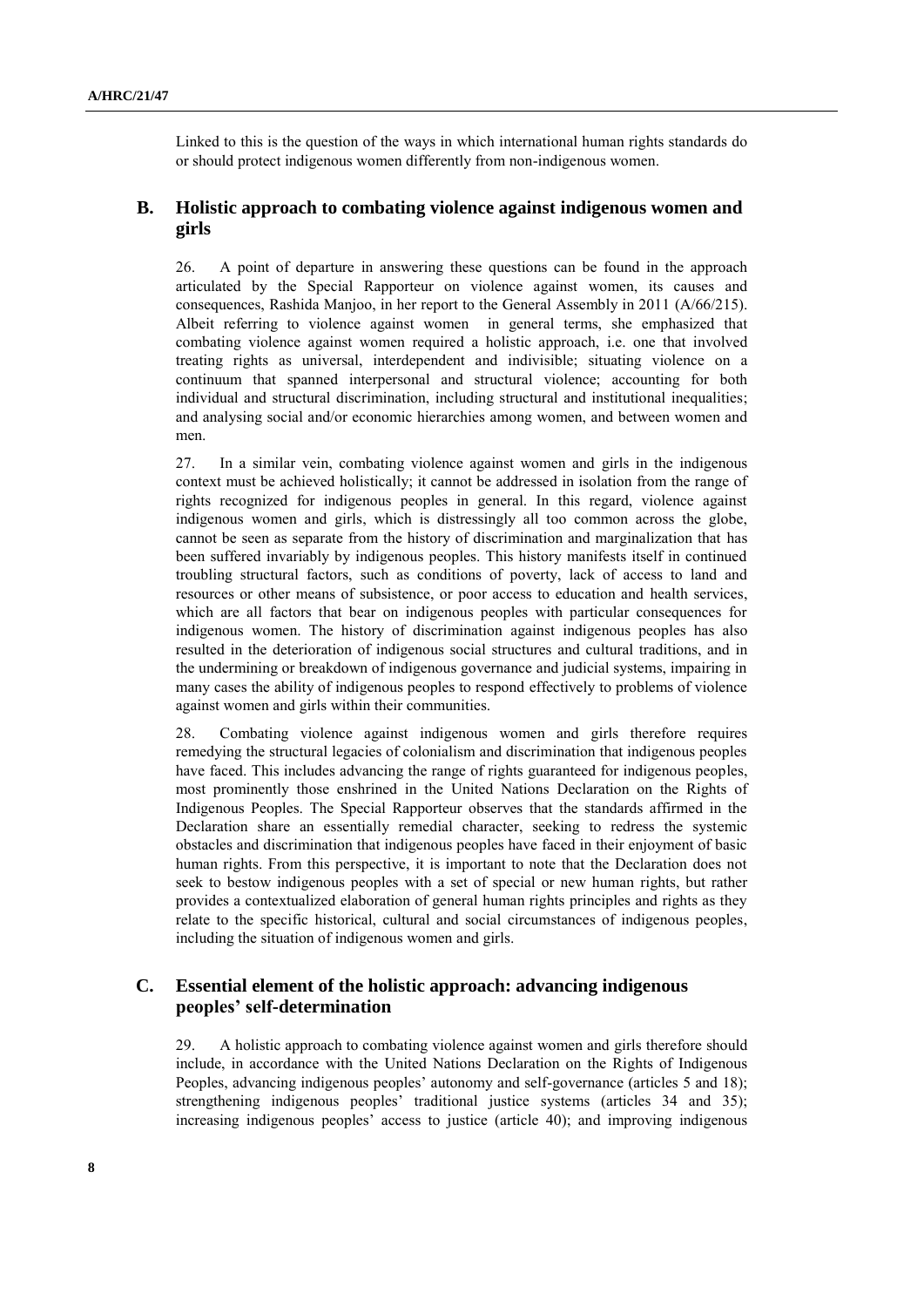peoples' economic and social conditions (article 21). Stated comprehensively, tackling violence against indigenous women must in some way go along with advancing indigenous peoples' self-determination. As Special Rapporteur and others have stressed, the right to self-determination, which is affirmed for indigenous peoples in article 3 of the United Nations Declaration on the Rights of Indigenous Peoples, is a foundational right, without which the full range of indigenous peoples' human rights, both collective and individual, cannot be fully enjoyed. Enhancing indigenous self-determination is conducive to successful practical outcomes; studies have shown that indigenous peoples who effectively manage their own affairs tend to fare better across a range of indicators than those who do not.

30. In this connection, the Special Rapporteur would like to mention three specific ways in which indigenous self-determination may be enhanced in the context of combating violence against women and girls. While the following points are, of course, not exhaustive, they provide some reflections on the measures needed by States and indigenous peoples themselves to address concerns in this regard.

31. First, States should avoid responses to social problems affecting indigenous communities, including violence against women, that tend to limit, undermine or replace indigenous peoples' own authority and self-governance. In this connection, States should avoid making blanket limitations of the jurisdiction of indigenous traditional judicial systems over cases of violence against women, based on an assumption that the State justice system is better equipped to handle these cases or that the application of indigenous systems in cases involving violence against women results in inherently unfair judgements. In his work, the Special Rapporteur has observed situations in which States, faced with dire social problems within indigenous communities, including violence against women and children, develop initiatives designed to limit indigenous peoples' control over decisionmaking or administration of justice within their communities, placing such decision-making or judicial control in the hands of the State or third parties. State responses that limit indigenous control, however, run the risk of undermining indigenous self-determination and have been shown to be less effective long-term solutions, generally speaking, in comparison to initiatives that indigenous peoples themselves control.

32. Second, States should increase indigenous peoples' own participation in the design, delivery and oversight of programmes related to preventing and punishing violence against women. The development of programmes that are effective and culturally appropriate requires innovation and flexibility, and is not free from challenges. Initially, it requires consultation with the affected indigenous groups about community needs and programme design, and openness to varied models. In particular, it is essential to provide continued support to programmes, especially those designed by indigenous peoples themselves that have already demonstrated achievements. The Special Rapporteur has observed numerous successful indigenous-controlled programmes already in place to tackle issues of domestic violence, alcoholism, community development and related issues of concern, in ways that are culturally appropriate and adapted to local needs. These kinds of indigenous-run programmes must be supported and promoted.

33. Third, there is a need for indigenous peoples themselves to continue to strengthen their own organizational and local governance capacity, and their own justice institutions, to meet the challenges faced by their communities. Indigenous peoples have a responsibility to work to rebuild strong and healthy relationships within their families and communities, and to take concerted measures to address social ills where these exist. Within their households, their communities and the broader people of which they are a part, indigenous peoples must challenge and combat any existing patriarchal social structures, continued attitudes of superiority of men over women and supposed justifications based on culture for battering or discriminating against women. In this connection, indigenous peoples must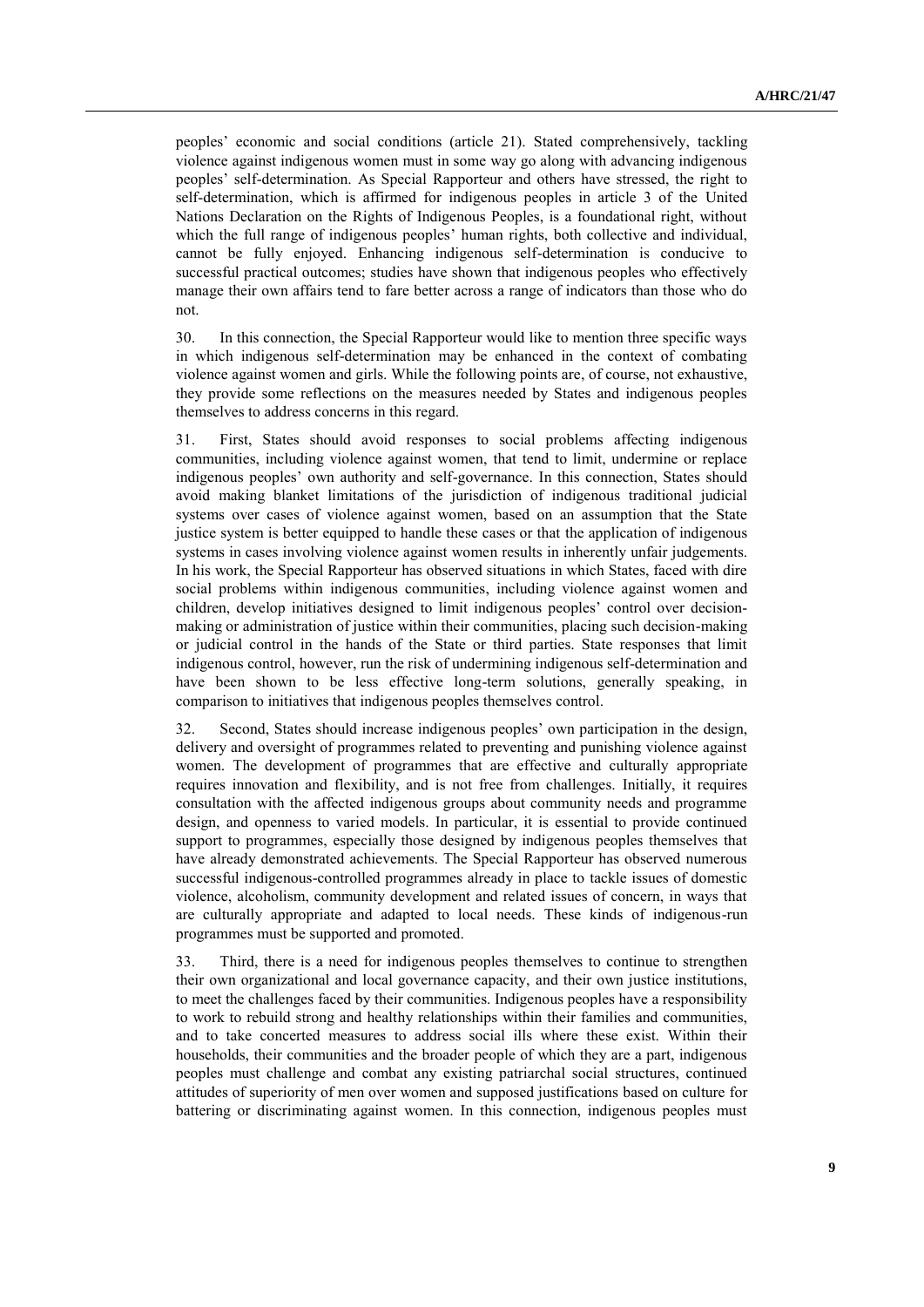make concerted efforts to strengthen their own traditional justice systems, where these fall short of providing effective remedies to punish and prevent violence against indigenous women and girls in accordance with relevant human rights standards.

# **IV. Report on progress in the study of the rights of indigenous peoples in relation to extractive industries**

34. In his previous report to the Human Rights Council, the Special Rapporteur underlined that natural resource extraction and development on or near indigenous territories had become one of the foremost concerns of indigenous peoples worldwide, and possibly also the most pervasive source of the challenges to the full exercise of their rights (A/HRC/18/35, para. 57). He expressed his intention to include a focus on the issue as part of his workplan for the remainder of his mandate, with the objective of helping to clarify and make operational the relevant international standards.

# **A. Activities related to the study**

35. Over the past year, the Special Rapporteur engaged in consultations with representatives of indigenous peoples, Governments and transnational corporations to obtain their perspectives on the various dimensions of the issue of extractive and other major development operations affecting indigenous peoples. Concerns about extractive and other resource development industries were repeatedly raised by indigenous peoples in the context of the Special Rapporteur's official visits to Argentina, Costa Rica and the United States. The Special Rapporteur had the occasion to examine cases of mining, the extraction of hydrocarbon resources and hydroelectric power development, and to discuss those cases with both Government agents and the representatives of affected indigenous communities.

36. In addition, the Special Rapporteur exchanged information on cases of extractive industries with representatives of indigenous peoples, Governments and transnational corporations in the context of the communications procedure (see paras. 15-17). Also relevant to his studies of extractive industries were his discussions with representatives of indigenous peoples and Government actors in Brazil and Peru in the context of developing laws or regulations for consultations procedures (see para. 10).

37. The Special Rapporteur further engaged with relevant actors regarding extractive industries through his participation in conferences and meetings in Norway, Spain, Sweden and the United Kingdom of Great Britain and Northern Ireland. In October 2011, he participated in a conference with the theme "A dangerous business: the human cost of advocating against environmental degradation and land rights violations", organized by Peace Brigades International and other non-governmental organizations. The conference, which took place in London, brought together representatives of civil society, the Government of the United Kingdom and transnational corporations based in the United Kingdom to discuss the impacts of extractive industries on the human rights of indigenous peoples and other local communities and the challenges faced by human rights defenders in that context. The Special Rapporteur gave a keynote speech in which he emphasized the need to build the negotiating capacity of indigenous peoples in order for them to be able to overcome power disparities and effectively engage in consultation procedures involving proposed extractive activities on or near their territories. While in London, the Special Rapporteur held informal meetings with representatives of the Government of the United Kingdom, Members of Parliament and representatives of civil society organizations to gather information and views on official policies and legislation concerning the impact of transnational companies based in the United Kingdom on indigenous peoples around the world.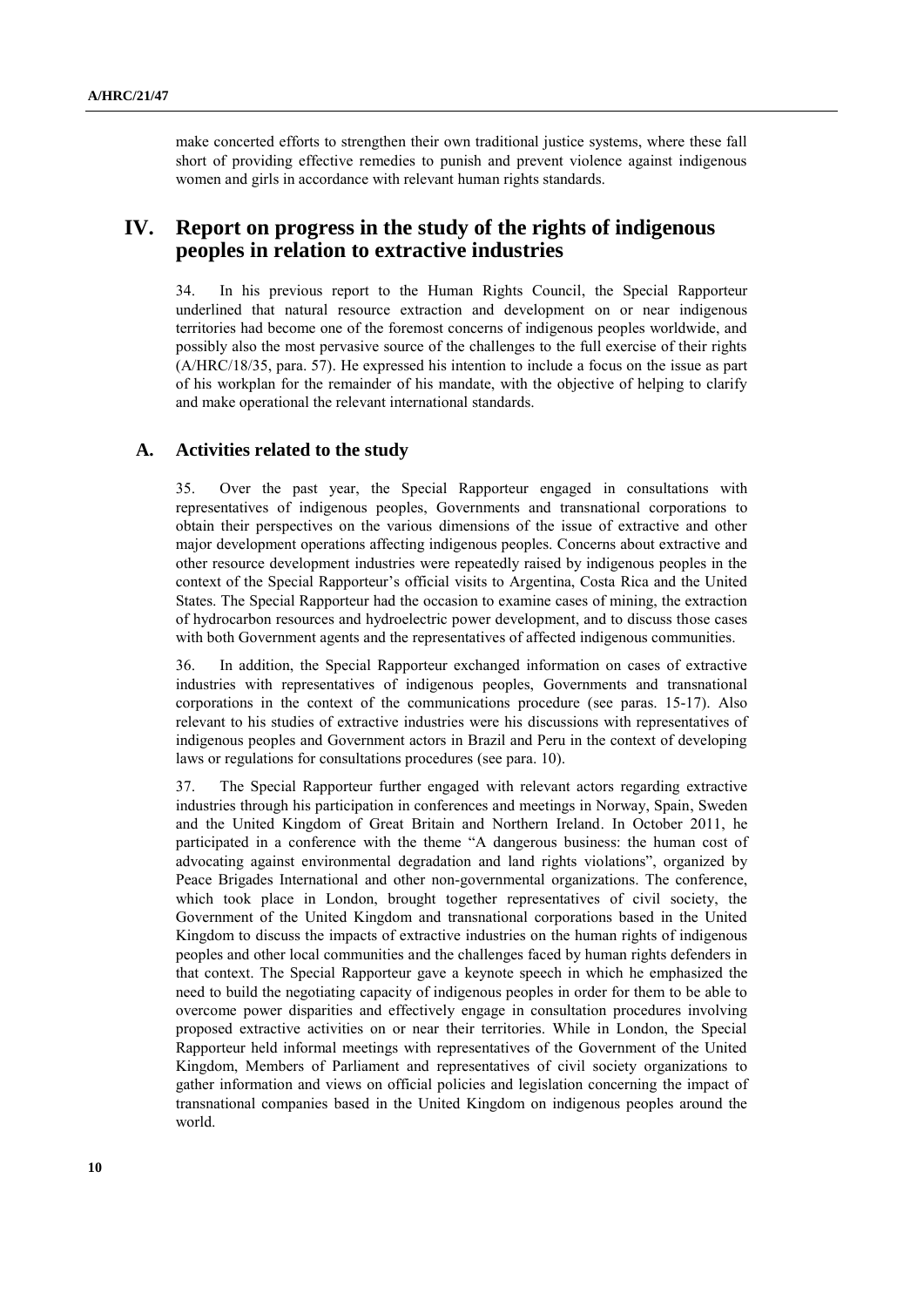38. In February 2012, the Special Rapporteur also participated in and gave a keynote speech at a conference on indigenous peoples, corporations and the environment, which was held in Kirkenes, Norway, and organized by the Working Group of Indigenous Peoples of the Barents Euro-Arctic Council and the Barents Regional Council, a consultative body comprising representatives of the Nenets, Sami and Vepsian peoples within the Barents region in the northern parts of Finland, Norway and the Russian Federation. The conference featured presentations by representatives of indigenous peoples, Governments and industry about the implications for indigenous peoples of strategies and proposals for new natural resources extractive activities in the Barents region. In his keynote speech, the Special Rapporteur emphasized that there was a need to implement a new development model in which indigenous peoples would have the opportunity to be genuine partners, in particular in the context of natural resource extractive activities taking place in or near their traditional territories.

39. In April 2012, the Special Rapporteur visited Madrid to meet representatives of the Government of Spain, members of the Congress of Deputies, business enterprises and nongovernmental organizations in relation to the impact of transnational companies based in Spain on the rights of indigenous peoples around the world, in particular in Latin America where such companies have a significant presence. The visit, which was facilitated by the Government of Spain and Almáciga, a non-governmental organization, allowed the Special Rapporteur to gather information and views on programmes and policies of the Government and business enterprises in relation to indigenous peoples' human rights.

40. The Special Rapporteur was in Jokkmokk, Sweden, in June 2012, where he participated in a conference on mining and other natural resource extraction in Sápmi, the Sami territory that traverses the northern parts of Finland, Norway, the Russian Federation and Sweden. The conference, which was organized by the National Association of Swedish Sami, afforded him an opportunity to listen to the concerns of Sami representatives, in particular with regard to the impacts of extractive industries on Sami reindeer herding, and to hear the perspectives of Government and industry representatives. In his presentation, the Special Rapporteur emphasized that there was a need for effective domestic legislation, along with corporate social responsibility policies, to protect indigenous peoples' rights in the context of proposed or existing extractive activities.

41. At the time of writing the present report, the Special Rapporteur was finalizing plans to engage in consultations in Australia with representatives of indigenous peoples, federal and state Governments and companies based in Australia about the activities of those companies, both in Australia and abroad. These consultations, which are scheduled to be held in August 2012, are being planned by the National Congress of Australia's First Peoples, in cooperation with representatives of companies.

### **B. Cooperation with the Expert Mechanism**

42. After the Special Rapporteur finalized his previous report to the Human Rights Council, in which he stated his intention to devote special attention to the issue of extractive industries during the remainder of his mandate, with a view towards possibly developing guidelines on the subject, at its fourth session, in July 2011, the Expert Mechanism on the Rights of Indigenous Peoples announced that it would also focus on the issue as part of its follow-up to its thematic study on the right of indigenous peoples to participate in decisions affecting them. The Special Rapporteur met the Expert Mechanism at its fourth session to discuss its anticipated thematic work on extractive industries, and later discussed that work with members of the Expert Mechanism as it proceeded.

43. The Expert Mechanism has recently proposed to the Special Rapporteur to jointly develop guidelines to implement the rights of indigenous peoples in the context of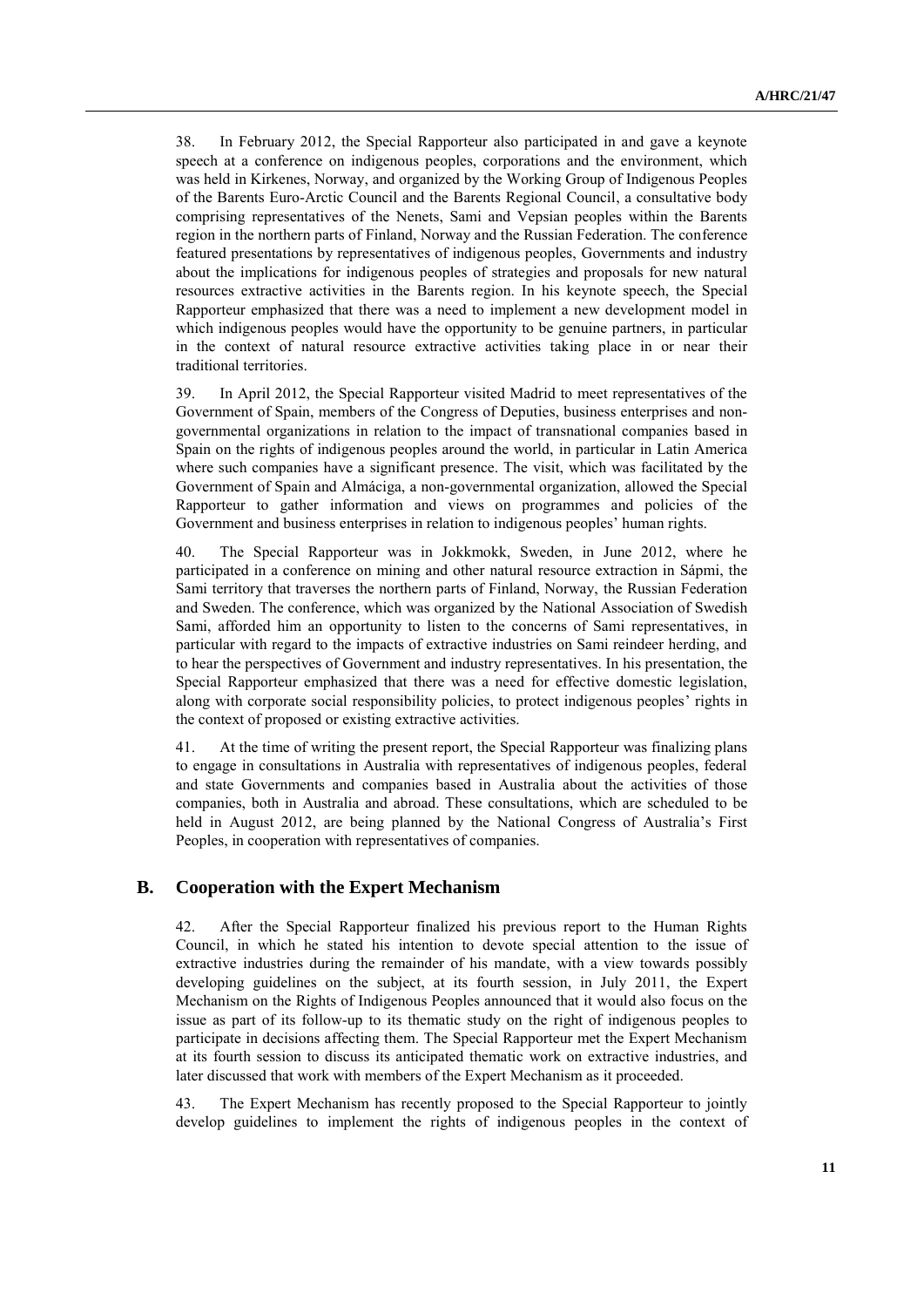extractive industries, and the Special Rapporteur will be discussing this proposal with the Expert Mechanism at its fifth session, in July 2012.

44. The Special Rapporteur intends to continue to examine the issue of extractive industries during the remainder of his mandate, in coordination with the Expert Mechanism. He anticipates including, in a subsequent report to the Council, elements of good practices on the basis of his examination of experiences around the world. Depending upon the further work of the Expert Mechanism on the issue, he may also develop or contribute to the development of relevant guidelines, as suggested in his previous report to the Council.

# **C. Observations relevant to contributing to shared understanding about relevant international standards and their application**

45. In anticipation of his further work on the issue of extractive industries in coordination with the Expert Mechanism, the Special Rapporteur considers it useful to provide observations that draw on his engagement with relevant actors in this regard. As indicated in his previous report to the Council, a significant barrier to the effective protection of indigenous peoples' rights in the context of natural resource extraction and development affecting them is the existence of conflicting points of view about the practical implications of international standards affirming the rights of these peoples, and about the kind of measures required to fulfil the responsibilities of States, corporate actors and indigenous peoples themselves (A/HRC/18/35, para. 85). Such conflicting points of view have continued to be apparent as the Special Rapporteur has continued his examination of indigenous peoples' concerns relating to extractive industries.

46. In the remainder of the present report, the Special Rapporteur provides observations aimed at contributing to a shared understanding about the relevant standards and their practical implications. The effort is to help to forge a conceptual approach for discerning international standards relating to resource extraction and development projects that affect indigenous peoples, an approach aimed at practical outcomes that fully respect the rights of indigenous peoples. The following observations build upon the Special Rapporteur's previous examinations of the duty of States to consult indigenous peoples on decisions affecting them (see A/HRC/12/34) and the issue of corporate responsibility to respect human rights (see A/HRC/15/37). These observations also take into account and seek to complement the recent report of the Expert Mechanism (A/HRC/EMRIP/2011/2).

### **1. Need for an approach that comprehensively takes account of the rights that may be affected by extractive operations**

47. A common point of departure for examining the issue of extractive industries affecting indigenous peoples is discussion about the meaning of the principles of consultation and free, prior and informed consent that are articulated in international instruments and the jurisprudence of international bodies. This discussion has become highly contentious, with conflicting points of view about the scope of the duty of States to consult indigenous peoples and about the need to obtain their consent to extractive projects that may affect them.

48. The Special Rapporteur is of the view that the pre-eminent focus on consultation and consent is blurring understanding about the relevant human rights framework by which to discern the conditions under which extractive industries may legitimately operate within or near indigenous territories. It is simply misguided to tend to reduce examination of the rights of indigenous peoples in the context of resource development projects to examination of the contours of a right to be consulted or a right to free, prior and informed consent. To be sure, understanding the contours of the principles of consultation and consent is of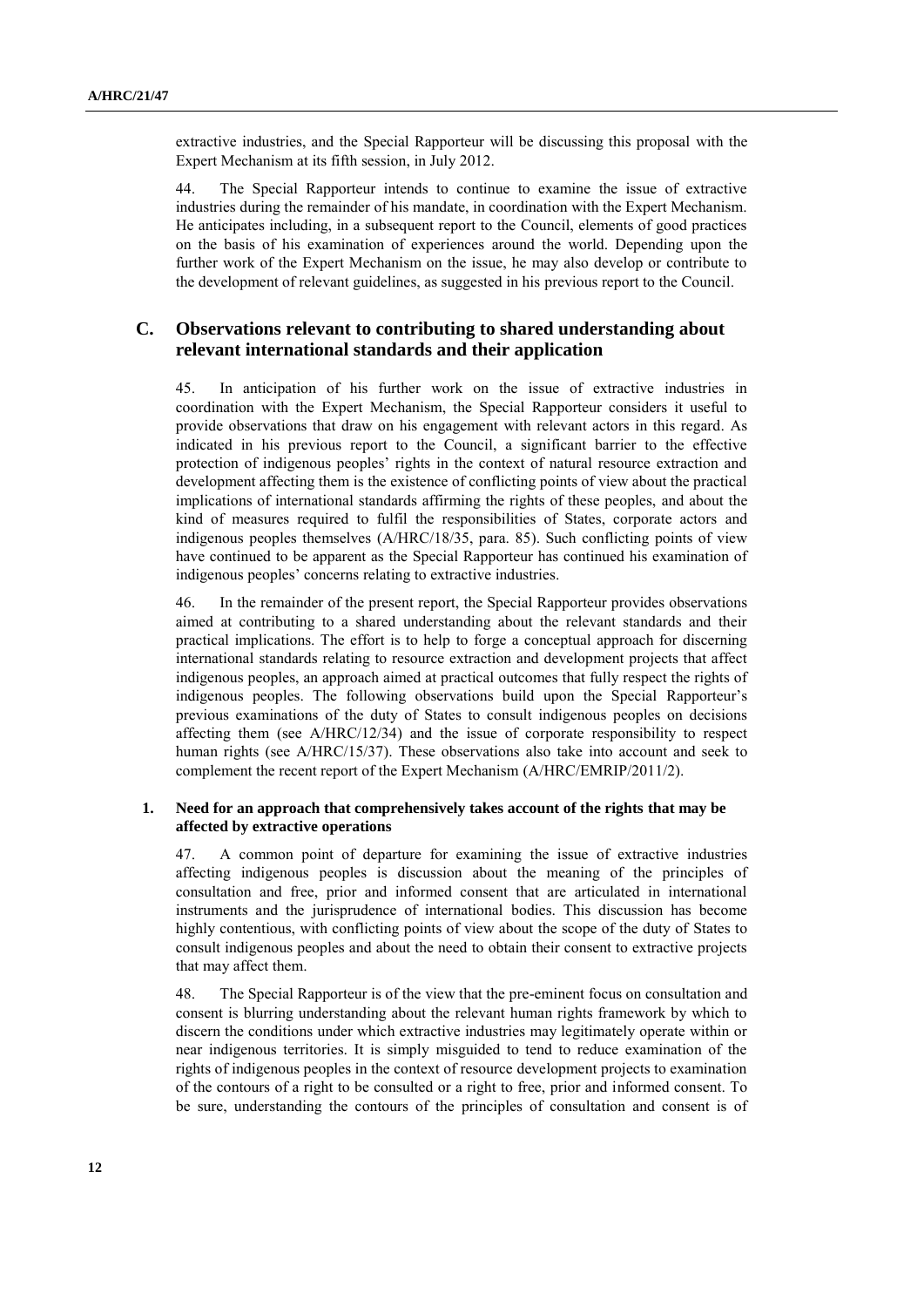critical importance. Arriving at such understanding cannot be adequately achieved by framing the discussion within these principles alone, however.

49. A better approach appreciates, first, that neither consultation nor consent is an end in itself, nor are consultation and consent stand-alone rights. As instructed by the Inter-American Court of Human Rights in *Saramaka v. Suriname*, 1 principles of consultation and consent together constitute a special standard that safeguards and functions as a means for the exercise of indigenous peoples' substantive rights. It is a standard that supplements and helps effectuate substantive rights, including the right to property, which was the focus of the Court's judgement in that case, and other rights that may be implicated in natural resource development and extraction.

50. The primary substantive rights of indigenous peoples that may be implicated in natural resource development and extraction, as has been extensively documented include, in particular, rights to property, culture, religion, and non-discrimination in relation to lands, territories and natural resources, including sacred places and objects; rights to health and physical well-being in relation to a clean and healthy environment; and rights to set and pursue their own priorities for development, including development of natural resources, as part of their fundamental right to self-determination. These rights are grounded in multiple international instruments, including binding multilateral human rights treaties that have been widely ratified, and are articulated in the United Nations Declaration on the Rights of Indigenous Peoples.<sup>2</sup>

51. By their very nature, the rights that are potentially affected by natural resource extraction entail autonomy of decision-making in their exercise. This is especially obvious with regard to the rights to set development priorities and to property, but it is also true of the other rights. Accordingly, the consultation and consent standard that applies specifically to indigenous peoples is a means of effectuating these rights, and is further justified by the generally marginalized character of indigenous peoples in the political sphere, but it is a standard that certainly does not represent the full scope of these rights (A/HRC/18/35, para. 82).

52. Furthermore, it is important to comprehend that the consultation and consent standard is not the only safeguard against measures that may affect indigenous peoples' rights over their lands, territories and natural resources, among others. Such additional safeguards include but are not limited to the undertaking of prior impact assessments that provide adequate attention to the full range of indigenous peoples' rights, the establishment of mitigation measures to avoid or minimize impacts on the exercise of those rights, benefit-sharing and compensation for impacts in accordance with relevant international

<sup>1</sup> Judgement of 28 November 2007, paras. 129-137.

<sup>2</sup> See E/CN.4/2003/90, paras. 6-30 (discussing the impact of large-scale development projects on indigenous peoples' rights, including rights over lands and resources); E/CN.4/2002/97, paras. 39-57 (a review of international and domestic law and practice upholding indigenous rights over lands, territories, and natural resources); A/HRC/9/9, paras. 20-30 (a review of the practice of human rights bodies under international instruments of general applicability); Report on the situation of human rights in Ecuador (OEA/Ser.L/V/II.96, Doc. 10 rev. 1 (1997)), chap. VIII (discussing conditions of environmental pollution resulting from oil development as inconsistent with the rights to life and physical well-being); Indigenous and tribal peoples' rights over their ancestral lands and resources, norms and jurisprudence of the Inter-American Human Rights System (OEA/Ser.L/V/II. Doc. 56/09 (2009)), paras. 5-22 (reviewing the foundations of indigenous rights over lands, territories and resources in international instruments, customary international law and the practice of treaty bodies).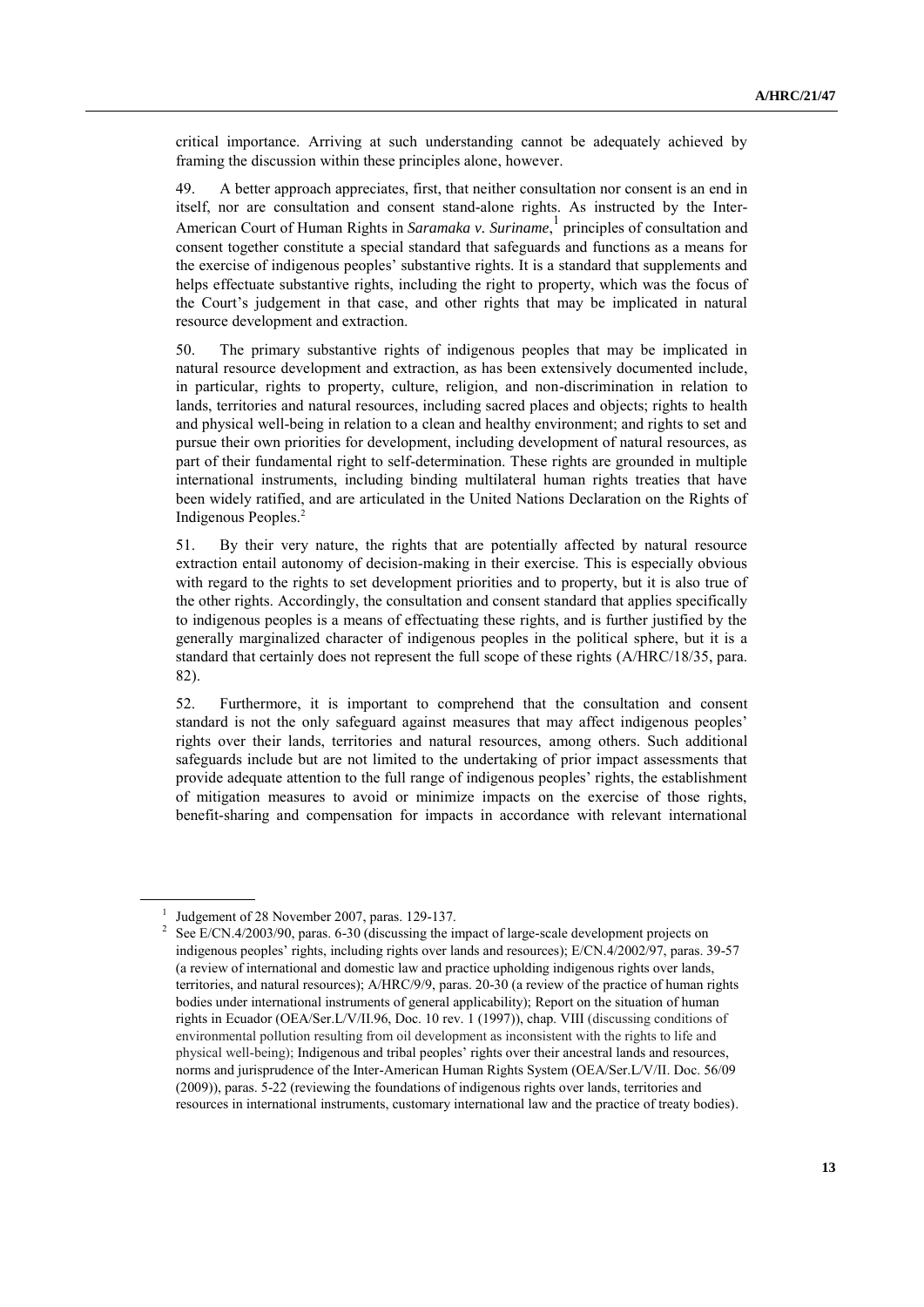standards.<sup>3</sup> All these safeguards, including the State's duty to consult, are specific expressions of a precautionary approach that should guide decision-making about any measure that may affect rights over lands and resources and other rights that are instrumental to the survival of indigenous peoples.

53. Consultation and consent and related safeguards are instrumental to securing indigenous peoples' rights in the face of extractive industries that operate or seek to operate on or near their territories, but understanding the reach of those underlying substantive rights and the potential impacts on those rights must be a starting point for solving the many questions that arise in this context.

### **2. Duty of States to protect and the responsibility of corporations to respect the human rights of indigenous peoples in relation to extractive activities**

54. The Special Rapporteur has observed a high level of acceptance by States and transnational business enterprises of the "protect, respect and remedy" framework that is incorporated into the Guiding Principles on Business and Human Rights (A/HRC/17/31, annex) that were endorsed by the Human Rights Council in 2011 in its resolution 17/4. The Guiding Principles affirm the well-established maxim of international law that States have a duty to protect human rights, including against abuses by business enterprises and other third parties, through appropriate policies, regulation and adjudication. The second pillar of the Guiding Principles is the responsibility of corporations to respect human rights by acting with due diligence to avoid infringing or contributing to the infringement of human rights. The third is the need for effective remedies to redress violations when they occur.

55. While the Special Rapporteur has observed a high level of acceptance of the Guiding Principles and their "protect, respect and remedy" framework, he has also noted ambiguity among Government and corporate actors about the extent to or manner in which the Guiding Principles relate to the standards of human rights that specifically concern indigenous peoples. This ambiguity should be dispelled in favour of a clear understanding that the Guiding Principles apply to advance the specific rights of indigenous peoples in the same way as they advance human rights more generally, when those rights are affected or potentially affected by business activities, including extractive industries. There is no sound reason to exclude the human rights standards that apply specifically to indigenous peoples from the application of the Guiding Principles, and to do so would be contrary to the injunction, found among the Guiding Principles' introductory paragraphs, that they should be applied "in a non-discriminatory manner", with particular attention to the rights and needs of groups that are vulnerable or marginalized.

56. The Special Rapporteur notes that the Expert Mechanism, in its recent follow-up report on indigenous peoples and the right to participate in decision-making (A/HRC/EMRIP/2011/2), discussed the relationship between the Guiding Principles and the rights of indigenous peoples. The Special Rapporteur joins the Expert Mechanism in affirming that all the Guiding Principles are to be applied specifically to indigenous peoples with due regard to the relevant international standards, and he urges all concerned to take account of the Expert Mechanism's exposition of the particular implications of the Guiding Principles in the context of extractive industries operating or seeking to operate within or near indigenous territories (A/HRC/EMRIP/2011/2, paras. 26-28).

57. It bears reiterating here that the State's protective role in the context of extractive industries entails ensuring a regulatory framework that fully recognizes indigenous peoples'

<sup>3</sup> See *Saramaka*, paras. 138-140 (identifying participation, impact assessments and benefit-sharing as safeguards). See also, for discussion of these safeguards in the context of corporate responsibility, A/HRC/15/37, paras. 71-80.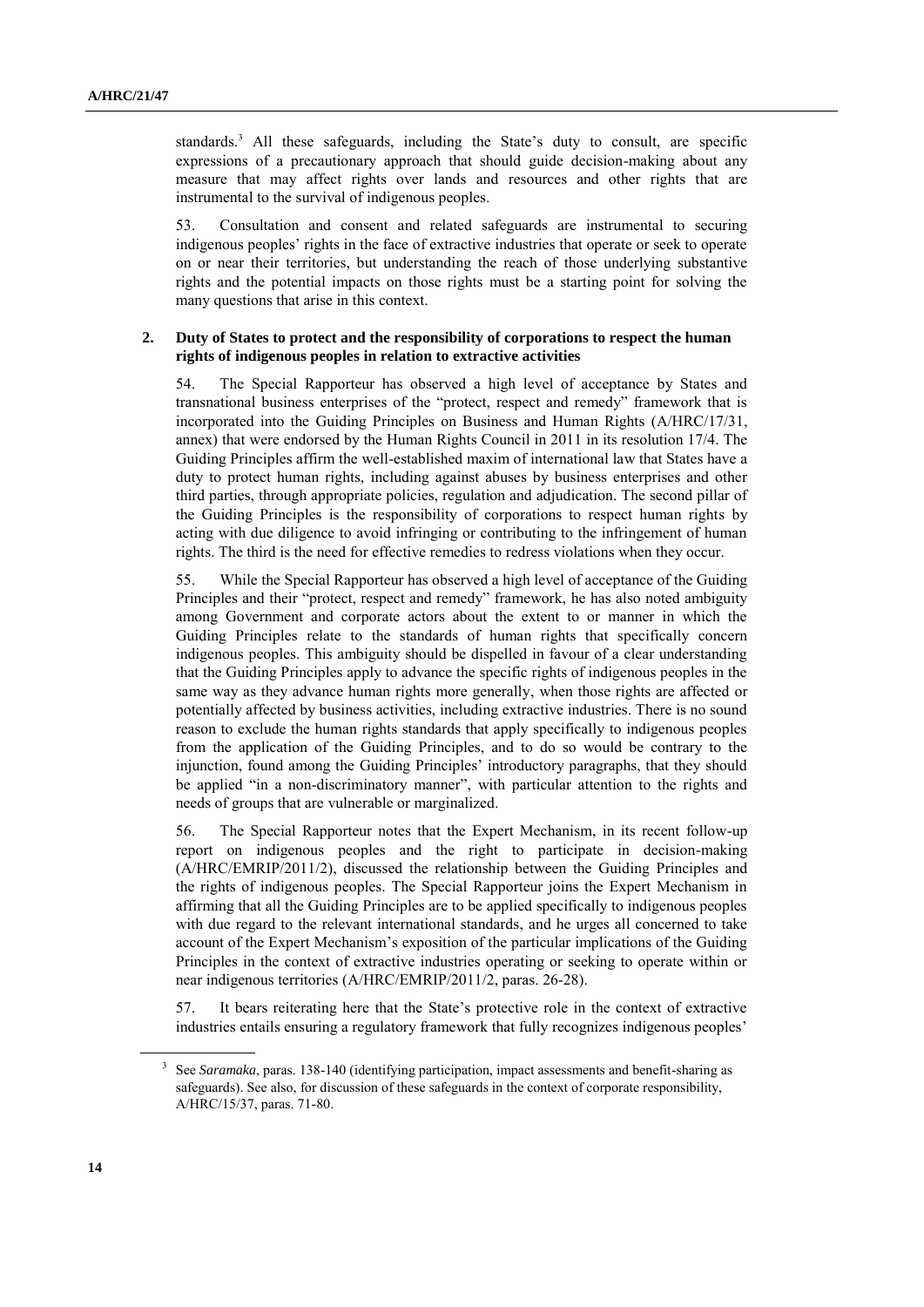rights over lands and natural resources and other rights that may be affected by extractive operations; that mandates respect for those rights both in all relevant State administrative decision-making and in corporate behaviour; and that provides effective sanctions and remedies when those rights are infringed either by Governments or corporate actors. Such a regulatory framework requires legislation or regulations that incorporate international standards of indigenous rights and that make them operational through the various components of State administration that govern land tenure, mining, oil, gas and other natural resource extraction or development.

58. The Special Rapporteur regrets that he has found, across the globe, deficient regulatory frameworks such that in many respects indigenous peoples' rights remain inadequately protected, and in all too many cases entirely unprotected, in the face of extractive industries. Major legislative and administrative reforms are needed in virtually all countries in which indigenous peoples live to adequately define and protect their rights over lands and resources and other rights that may be affected by extractive industries. Yet at the same time and in the same countries in which this need persists, extractive industries are permitted to encroach upon indigenous habitats, a situation that the Special Rapporteur finds alarming and in need of urgent attention.

59. For their part, business enterprises have a responsibility to respect human rights, including the rights of indigenous peoples, and this responsibility is independent of the State duty to protect. In referring to the human rights that corporations are responsible for respecting, principle 12 of the Guiding Principles states that these include, "at a minimum", those rights specified in the International Bill of Human Rights and the International Labour Organization's Fundamental Principles and Rights at Work, while the commentary to principle 12 clarifies that, when applicable, other human rights instruments, such as those applying to particular groups, including indigenous peoples, should inform the corporate responsibility to respect human rights. It is therefore evident, especially in the light of the mandate to apply the Guiding Principles in a non-discriminatory manner (see para. 55), that the rights that corporations should respect include the rights of indigenous peoples as set forth in the United Nations Declaration on the Rights of Indigenous Peoples and in other sources.

60. The commentary to principle 11 of the Guiding Principles also clarifies that the corporate responsibility to respect human rights "exists independently of States' abilities and/or willingness to fulfil their own human rights obligations, and does not diminish those obligations. And it exists over and above compliance with national laws and regulations protecting human rights."

61. This independence of responsibility notwithstanding, the Special Rapporteur has learned of numerous instances in which business enterprises engaged in extractive industries do not go further than compliance with domestic laws or regulations, regardless of the ineffectiveness of those laws and regulations for the protection of indigenous rights. Corporate attitudes that regard compliance with domestic laws or regulation as sufficient should give way to understanding that fulfilment of the responsibility to respect human rights often entails due diligence beyond compliance with domestic law. Due diligence requires, instead, ensuring that corporate behaviour does not infringe or contribute to the infringement of the rights of indigenous peoples that are internationally recognized, regardless of the reach of domestic laws. A discussion of particular aspects of corporate due diligence with regard to indigenous rights can be found in the Special Rapporteur's report to the Human Rights Council at its fifteenth session (A/HRC/15/37, para. 46).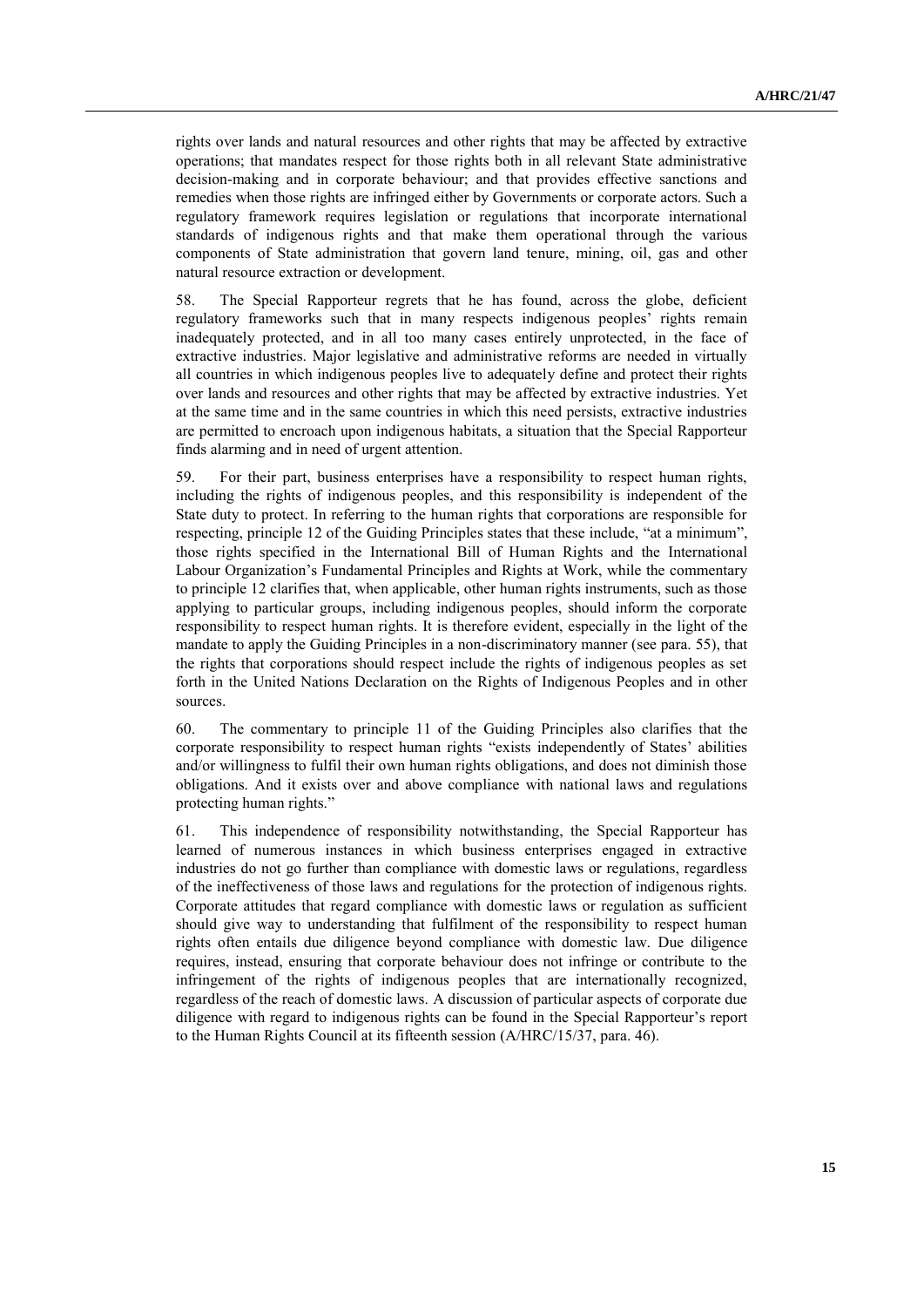### **3. Consultation and consent in relation to the State duty to protect and the corporate responsibility to respect**

62. As stated in paragraphs 47 to 53, principles of consultation and consent function to safeguard indigenous peoples' rights when natural resource extraction may affect those rights, along with other safeguard mechanisms, including impact assessments, mitigation measures and compensation or benefit-sharing. The consultation and consent safeguard, just as the other safeguards, is part of the State duty to protect indigenous peoples' rights in the context of extractive industries, which finds expression in article 32 (2) of the United Nations Declaration on the Rights of Indigenous Peoples in the following terms:

States shall consult and cooperate in good faith with the indigenous peoples concerned through their own representative institutions in order to obtain their free and informed consent prior to the approval of any project affecting their lands or territories and other resources, particularly in connection with the development, utilization or exploitation of mineral, water or other resources.

63. The Special Rapporteur has devoted considerable attention to the duty of States to consult indigenous peoples in previous reports to the Human Rights Council, reports in which he identified the various international treaties and other sources (including the Declaration) grounding the duty to consult and in which he sought to clarify the justification, scope and minimum requirements of consultation procedures (see, for example, A/HRC/12/34; A/HRC/12/34/Add.6, paras. 15-41; and A/HRC/15/37, paras. 60- 70).

64. Given its character as a standard to safeguard indigenous peoples' rights, the specific requirements of the duty to consult and the objective of obtaining consent, in any given situation in which extractive operations are proposed, are a function of the rights implicated and the potential impacts upon them. Accordingly, a focus on the rights implicated, as urged in paragraphs 49 and 50, is an indispensible starting point for devising appropriate consultation and consent procedures. The particular indigenous peoples or communities that are to be consulted are those that are the bearers of the potentially affected rights, the consultation procedures are to be devised to identify and address the potential impacts on the rights, and consent is to be sought for those impacts under terms that are protective and respectful of the rights.

65. As established by the Inter-American Court of Human Rights, consistent with the United Nations Declaration on the Rights of Indigenous peoples and other sources, where the rights implicated are essential to the survival of indigenous groups as distinct peoples and the foreseen impacts on the exercise of the rights are significant, indigenous consent to the impacts is required, beyond simply being an objective of consultations.<sup>4</sup> It is generally understood that indigenous peoples' rights over lands and resources in accordance with customary tenure are necessary to their survival. Accordingly, indigenous consent is presumptively a requirement for those aspects of any extractive operation that takes place within the officially recognized or customary land use areas of indigenous peoples, or that has a direct bearing on areas of cultural significance, in particular sacred places, or on natural resources that are traditionally used by indigenous peoples in ways that are important to their survival. Even if consent is not strictly required, other safeguards apply and any impact that imposes a restriction on indigenous rights must, at a minimum, comply with standards of necessity and proportionality with regard to a valid public purpose, as

<sup>4</sup> See *Saramaka*, paras. 134 and 137.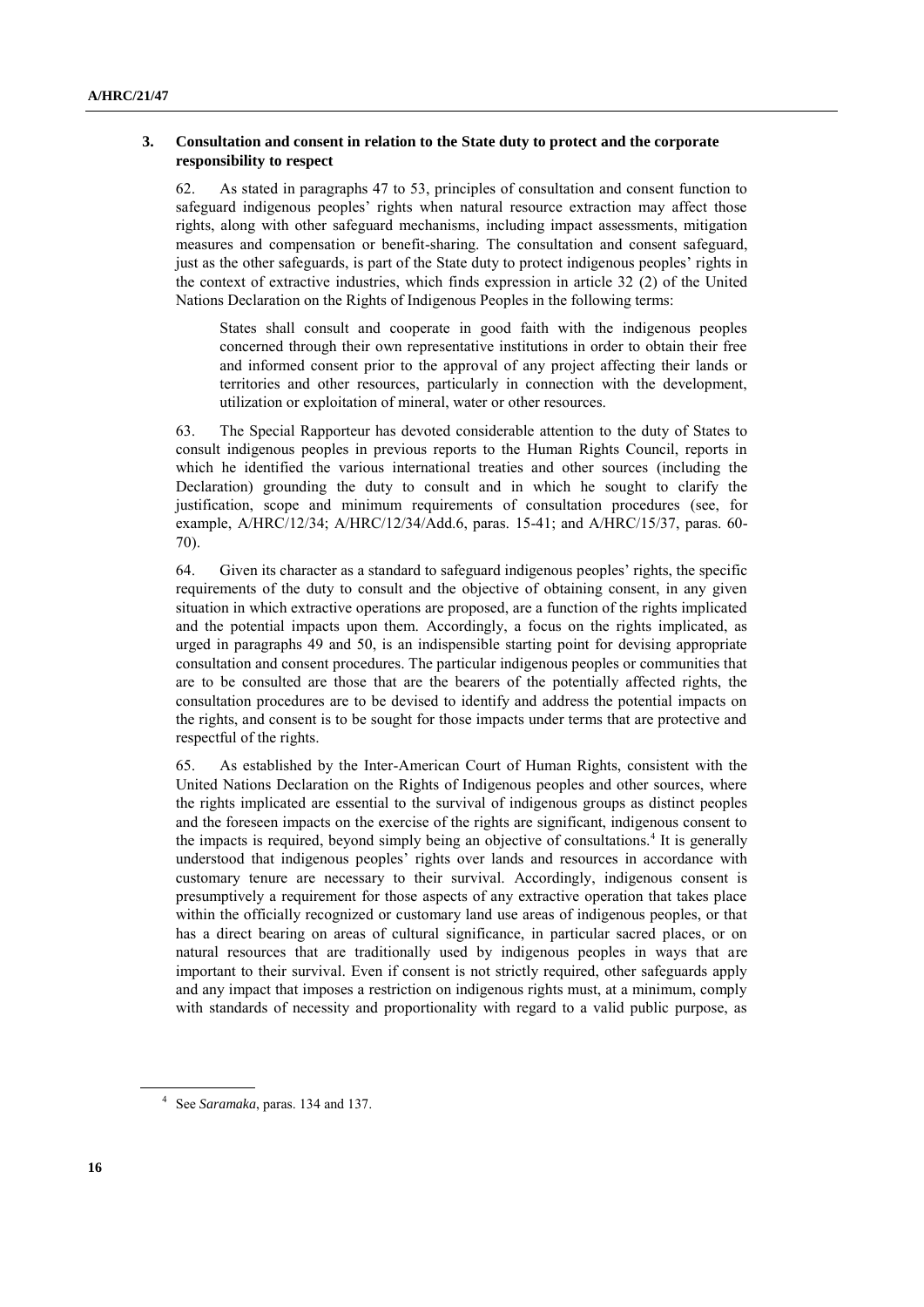generally required by international human rights law when restrictions on human rights are permissible.<sup>5</sup>

66. Consultation procedures regarding proposed extractive operations are channels through which indigenous peoples can actively contribute to the prior assessment of all potential impacts of the proposed activity, including whether and to what extent their substantive human rights and interests may be affected. In addition, consultation procedures are crucial to the search for less harmful alternatives or in the definition of mitigation measures. Consultations should also be, ideally, mechanisms by which indigenous peoples can ensure that they are able to set their own priorities and strategies for development and advance the enjoyment of their human rights.

67. For them to serve as true avenues for dialogue and negotiation, consultation procedures should tackle existing power imbalances by establishing mechanisms for sharing information and adequate negotiation capacity on the indigenous peoples' side. Playing a genuine protective role, States should facilitate such mechanisms, which may require the involvement of State actors other than those directly involved in the project or the inclusion of external advisers. In fulfilling their responsibility to respect the rights of the indigenous communities, private companies that are the proponents of extractive projects should, on their part, defer to indigenous decision-making processes without attempting to influence or manipulate the consultation process. Only if these conditions are met can any agreement with indigenous peoples be considered to be the result of genuinely free and informed consultations.

68. If consent is obtained, it should be upon equitable and fair agreed-upon terms, including terms for compensation, mitigation measures and benefit-sharing in proportion to the impact on the affected indigenous party's rights. In addition, terms for a long-term sustainable relationship should be established with the corporation or other enterprise that is the operator of the extractive project. This implies new business models involving genuine partnerships, in keeping with indigenous peoples' right to set their own priorities for development (see paras. 72-76).

69. The duty to consult is one that rests with the State in accordance with its protective role. For its part, a business enterprise that seeks to operate extractive industries affecting indigenous peoples has the independent responsibility to ensure that adequate consultation procedures have been undertaken and indigenous consent obtained for impacts on indigenous rights under equitable terms, to the extent required by international standards.

70. The Special Rapporteur has observed that in many instances corporations approach and seek to negotiate directly with indigenous peoples about proposed extractive activities that may affect them. Such initiatives in principle are not incompatible with international human rights standards, and indigenous peoples are free, by virtue of their right to selfdetermination, to enter into negotiations directly with companies if they so wish. Direct negotiations between companies and indigenous peoples may be the most efficient and desirable way of arriving at agreed-upon arrangements for the extraction of natural resources within or near indigenous territories that are fully respectful of indigenous peoples' rights, and they may provide indigenous peoples with opportunities to pursue their own development priorities.

<sup>&</sup>lt;sup>5</sup> Ibid., paras. 127-129 (regarding permissible restrictions on the right to property). See also article 18 (3) of the International Covenant on Civil and Political Rights, which permits limitations on the right to religion only as necessary to protect public safety, order, health, or morals or the fundamental rights and freedoms of others.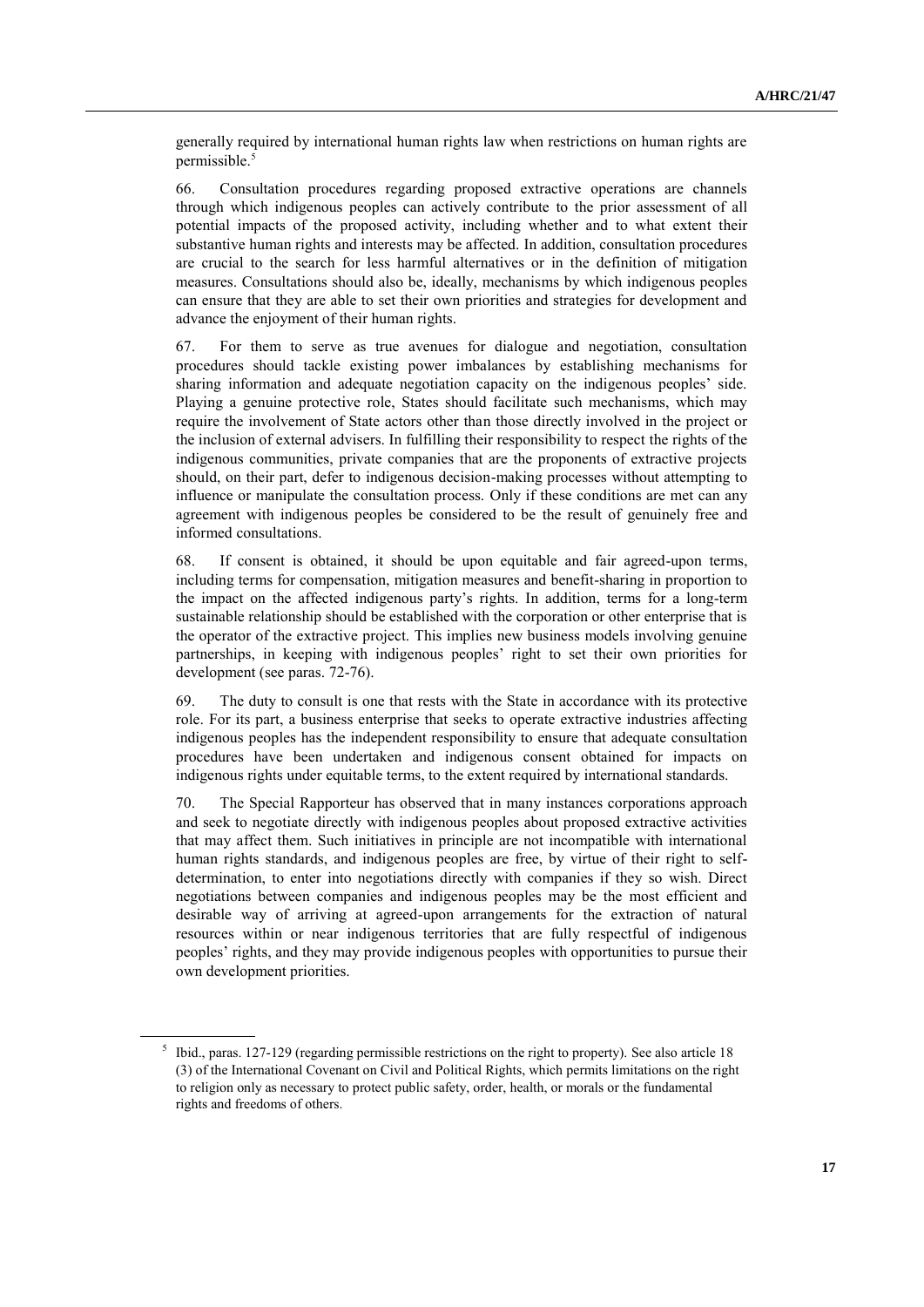71. Corporations must, however, exercise due diligence to mitigate power imbalances and avoid outcomes that are not compliant with human rights standards, and States must act to protect against such power imbalances and ensure the adequacy of any agreements. Because of the significant disparities in power, negotiating capacity and access to information that typically exist between corporations and indigenous peoples, the protective role of the State is especially important in this context. This duty to protect includes providing for appropriate grievance mechanisms.

#### **4. Towards new models of development for resource extraction**

72. The above analysis suggests that extractive industries can legitimately operate within or near indigenous territories if specific measures of State protection and corporate respect for indigenous peoples' rights are taken. The Special Rapporteur is aware, however, that across the globe indigenous peoples are continuing to resist extractive industry operations that may affect them. In many cases, they tend even to resist entering into consultations over proposed extractive and other natural resource development activity for fear of being forced down a path of acceptance of extractive activities that from the outset they do not want near them. In instances in which such resistance persists, it will be problematic for extractive industries to operate, even if only because of the practical consequences that derive from a lack of social licence.

73. The resistance of indigenous peoples to extractive industries is understandable, given the multiple human rights violations and instances of environmental devastation that indigenous peoples have suffered because of extractive operations, as discussed by the Special Rapporteur in his report to the Council in 2011. On top of this history of wrongs at the hands of extractive industries are the continuing lack of effective State laws, regulations and administrative practices to recognize and protect indigenous peoples' rights, and the lack of demonstrated corporate responsibility to respect those rights as a matter of course (see paras. 57-61). Initial steps towards enhancing the possibilities of extractive industries in or near indigenous territories involve addressing these deficiencies.

74. In the view of the Special Rapporteur, however, a more fundamental problem persists: the model of natural resource extraction that is being promoted by corporations and States for the development and extraction of natural resources within indigenous habitats. It is a model in which the initial plans for exploration and extraction of natural resources are developed by the corporation, with perhaps some involvement by the State, but with little or no involvement of the affected indigenous community or people. The corporation controls the extractive operation and takes the resources and profits from it, with the State gaining royalties or taxes, and indigenous peoples at best being offered benefits in the form of jobs or community development projects that typically pale in economic value in comparison to the profits gained by the corporation. It is a model of colonial overtones, in which indigenous peoples see their territories again encroached upon by outsiders who control aspects of their habitats and take from them, even when done with the promise of corporate social responsibility.

75. The Special Rapporteur believes that new and different models and business practices for natural resource extraction need to be examined, models that are more conducive to indigenous peoples' self-determination and their right to pursue their own priorities of development. Such models could include genuine partnership arrangements between indigenous peoples and corporations, in which the indigenous part has a significant or even controlling share in the ownership and management of the partnership, or models in which indigenous peoples develop their own extractive business enterprises.

76. The Special Rapporteur is aware that, in several places, indigenous peoples have in fact developed such partnership arrangements or their own extractive operations. On the other hand, some indigenous peoples may under no circumstances want to see natural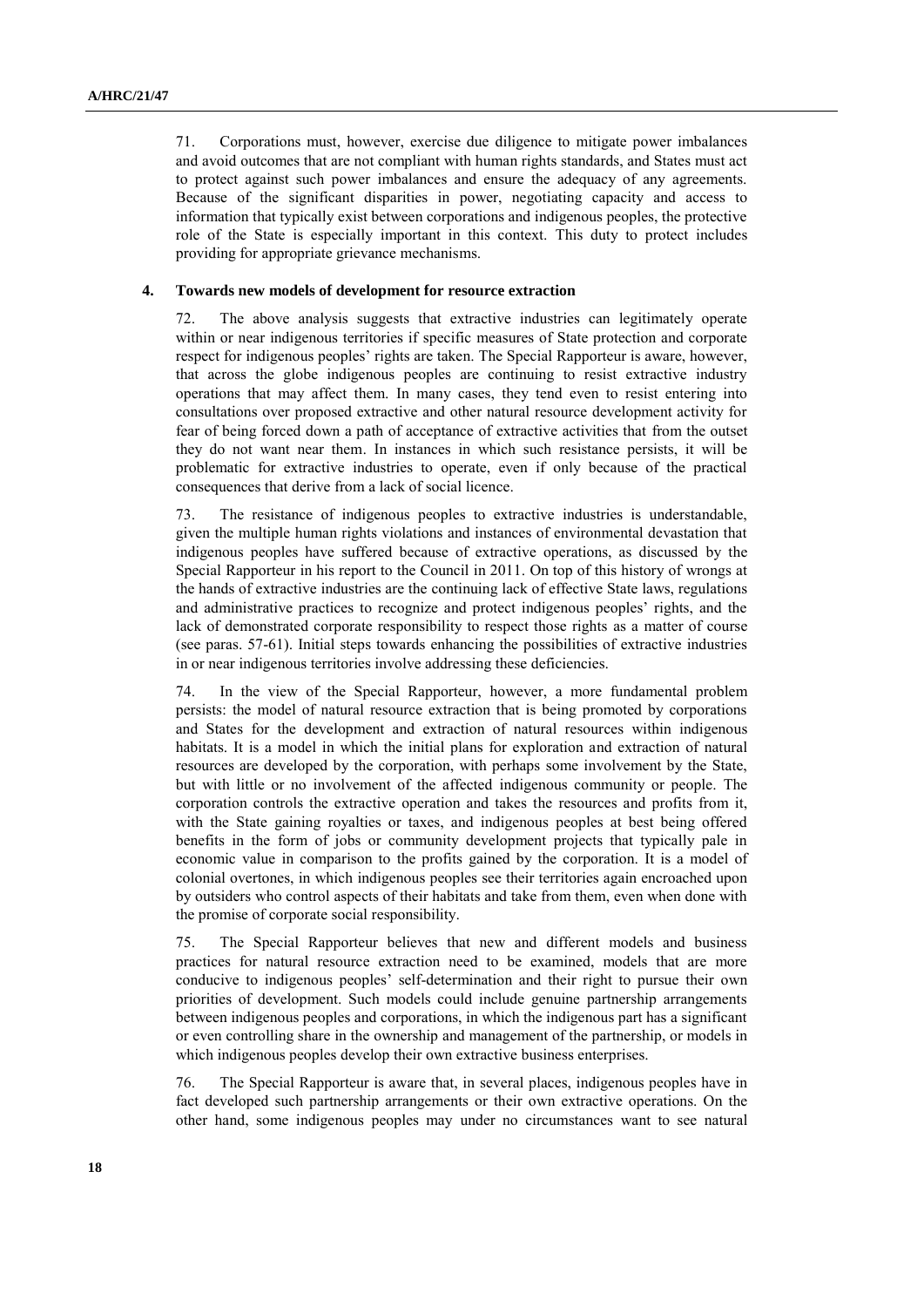resources extracted from their traditional habitats on an industrial scale. If selfdetermination means anything, however, it means the right to choose – and not simply a binary choice between an existing model of resource extraction that is unattractive or no extraction at all. In his future work on extractive industries, the Special Rapporteur plans to examine various models of natural resource extraction in which indigenous peoples have greater control and benefits than is typically the case under the standard corporate model, drawing on a review of the experiences of indigenous peoples in various locations.

# **V. Conclusions**

### **A. Activities under the mandate**

77. **The Special Rapporteur is grateful for the opportunity to continue his work in accordance with Human Rights Council resolution 15/14, and expresses his gratitude to all those who have supported and continue to support him in this work.** 

#### **B. Violence against indigenous women and girls**

78. **A holistic approach to combating violence against indigenous women and girls requires that both their rights as women and children, and their rights as indigenous peoples, be advanced. More broadly, the rights enshrined in the United Nations Declaration on the Rights of Indigenous Peoples, which are designed to remedy the continuing legacies of discrimination against indigenous peoples, should be advanced concurrently with programmes that are designed specifically to target violence against women and girls, to tackle the structural problems affecting indigenous peoples that contribute to violence against women and girls. Lastly, indigenous self-determination in particular must be enhanced, along with efforts that are designed to prevent and punish violence against indigenous women and girls.**

#### **C. Extractive industries**

79. **The common focus on consultation and free, prior and informed consent as a point of departure for discussing the issue of extractive industries in relation to indigenous peoples is blurring understanding of the relevant human rights framework by which to understand the issue. A better approach is first to consider the primary substantive rights of indigenous peoples that may be implicated in natural resource extraction. These include, in particular, rights to property, culture, religion, health, physical well-being and to set and pursue their own priorities for development, as part of their fundamental right to self-determination.**

80. **In this connection, consultation and free, prior and informed consent are best conceptualized as safeguards against measures that may affect indigenous peoples' rights. Other such safeguards include but are not limited to carrying out prior impact assessments, the establishment of mitigation measures, benefit-sharing and compensation for any impacts, in accordance with international standards.** 

81. **The "protect, respect and remedy" framework, which is incorporated into the Guiding Principles on Business and Human Rights, should apply to advance the specific rights of indigenous peoples in the same way as it applies to advance human rights more generally, when those rights are affected or potentially affected by business activities, including extractive industries.**